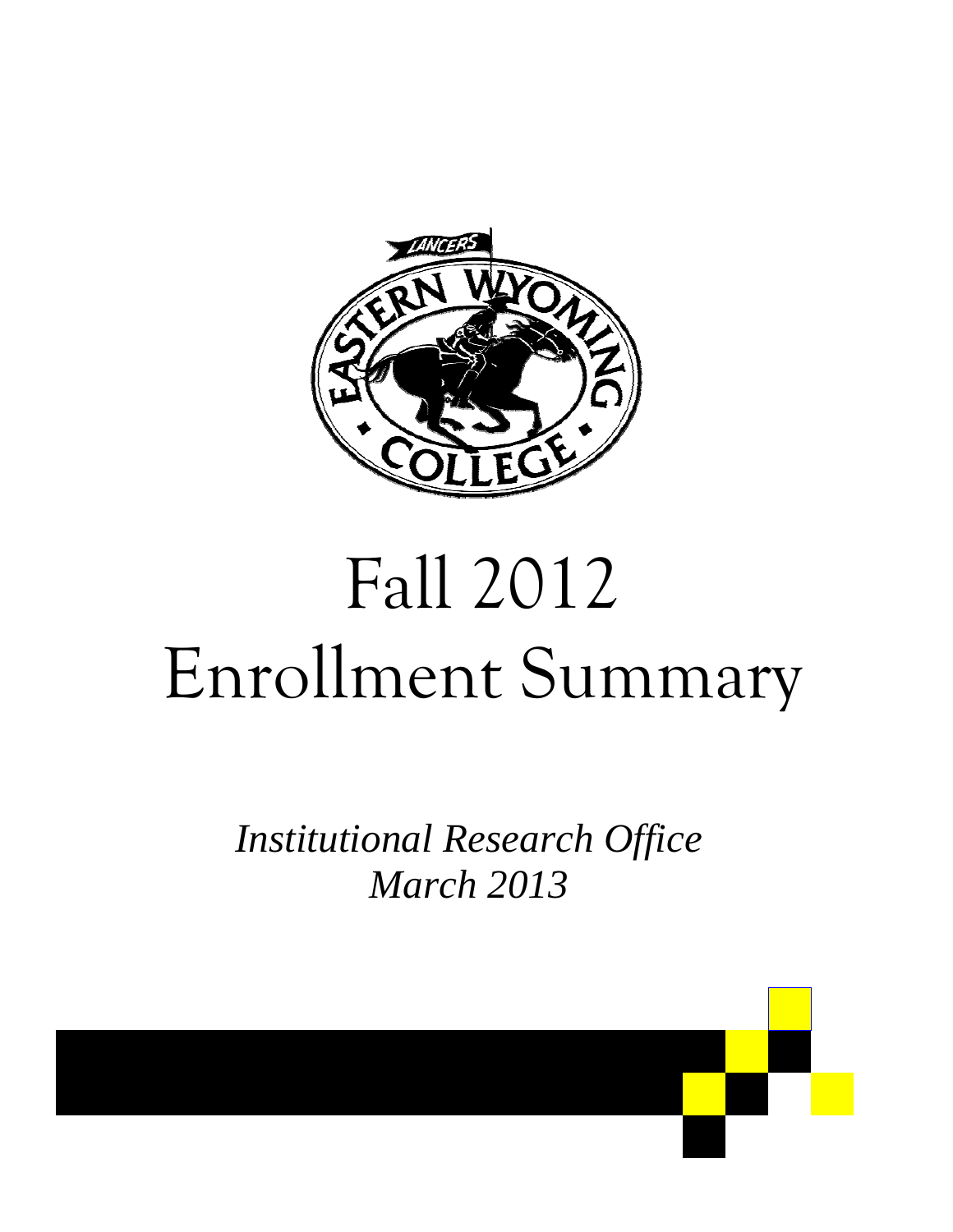## **TABLE OF CONTENTS**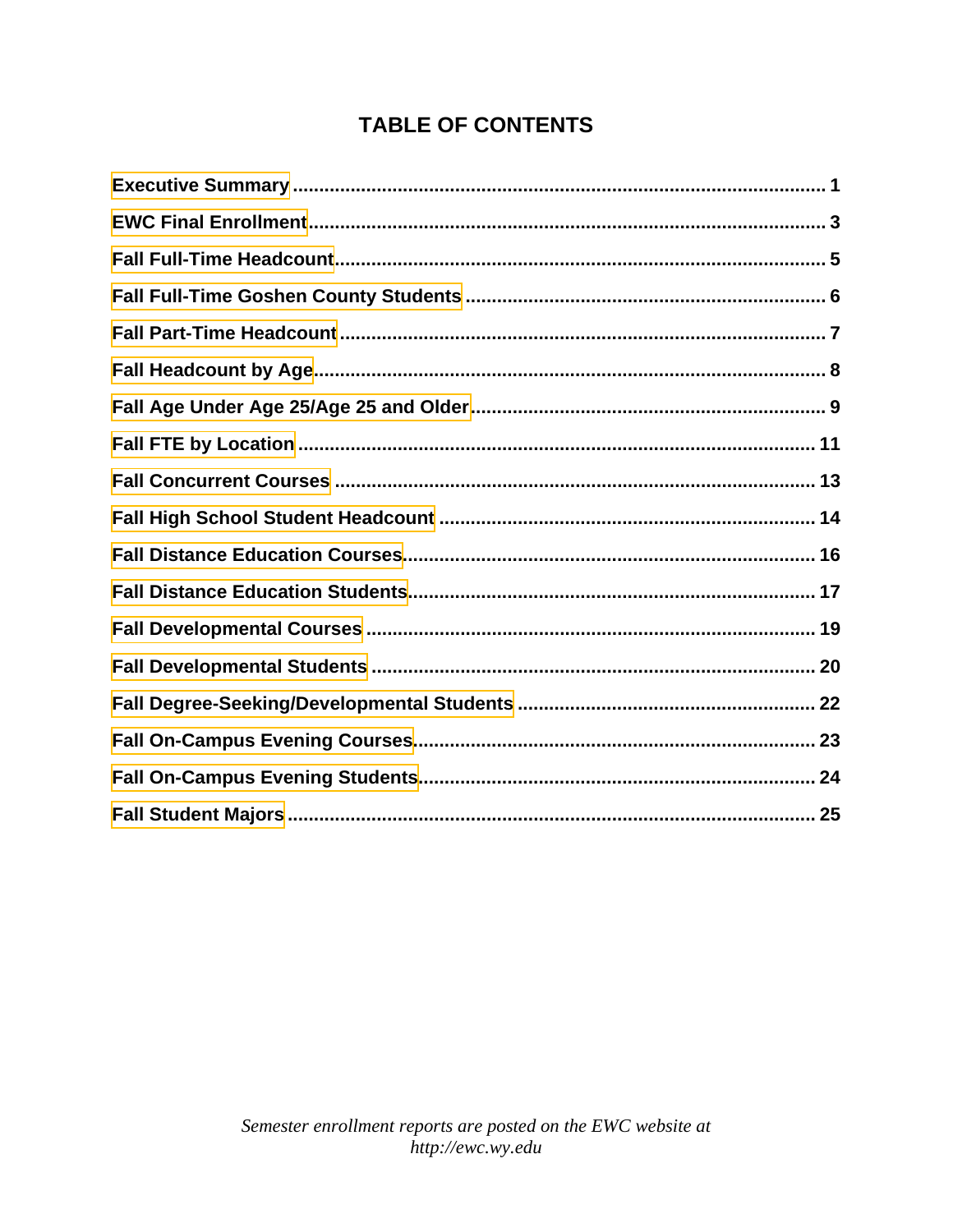#### **EXECUTIVE SUMMARY**

<span id="page-2-0"></span>The Fall 2012 headcount decreased 1.6% and the FTE increased 0.7% compared to Fall 2011. Full-time headcount was up 10 students and part-time headcount was down 41 students resulting in a total decrease of 31 students. The number of students who attended EWC for the first time in Fall 2012 was up 25 full-time students and down 58 part-time students. The number of students who had attended EWC anytime prior to Fall 2012 was down 15 full-time students and up 17 part-time students. Goshen County was down 26 full-time and down 50 part-time students, and Outreach increased by 36 full-time and 9 part-time students. Goshen County FTE decreased by 43.00 FTE, and Outreach increased by 52.67 FTE. Outreach accounted for 45.4% of the FTE.

Credit course offerings are provided as regular courses in both Goshen County and the 12 outreach sites. In addition, concurrent enrollment in the high schools, and distance learning courses are also offered. Outreach had 59.6% of its 606.42 FTE from concurrent enrollment courses. Goshen County courses generated 728.83 FTE of which 5.6% were from concurrent enrollment courses, 3.6% from evening courses, and 20.0% from distance education courses.

One of the challenges in scheduling courses is determining the time and delivery method that will best serve the largest number of students and accommodate the needs of non-traditional and site bound students. Some of the on-campus day students do enroll in distance learning and/or evening courses. The 111 distance education courses served 201 students living in EWC's outreach areas and 186 students living in Goshen County for a total of 387 students. However, 149 (80.1%) of the 186 students in Goshen County were also enrolled in regular on-campus day courses. Similarly, the 14 on-campus credit evening courses served a total of 155 students with 140 (90.3%) of the students also enrolled in regular on-campus day courses.

Developmental courses are offered for those students who do not have college level skills in reading, writing, and mathematics. Developmental courses enrolled 277 students which accounted for 7.64% of the FTE. Of the 277 students enrolled in developmental courses, 195 (70.4%) of those students are seeking an associate degree or certificate.

1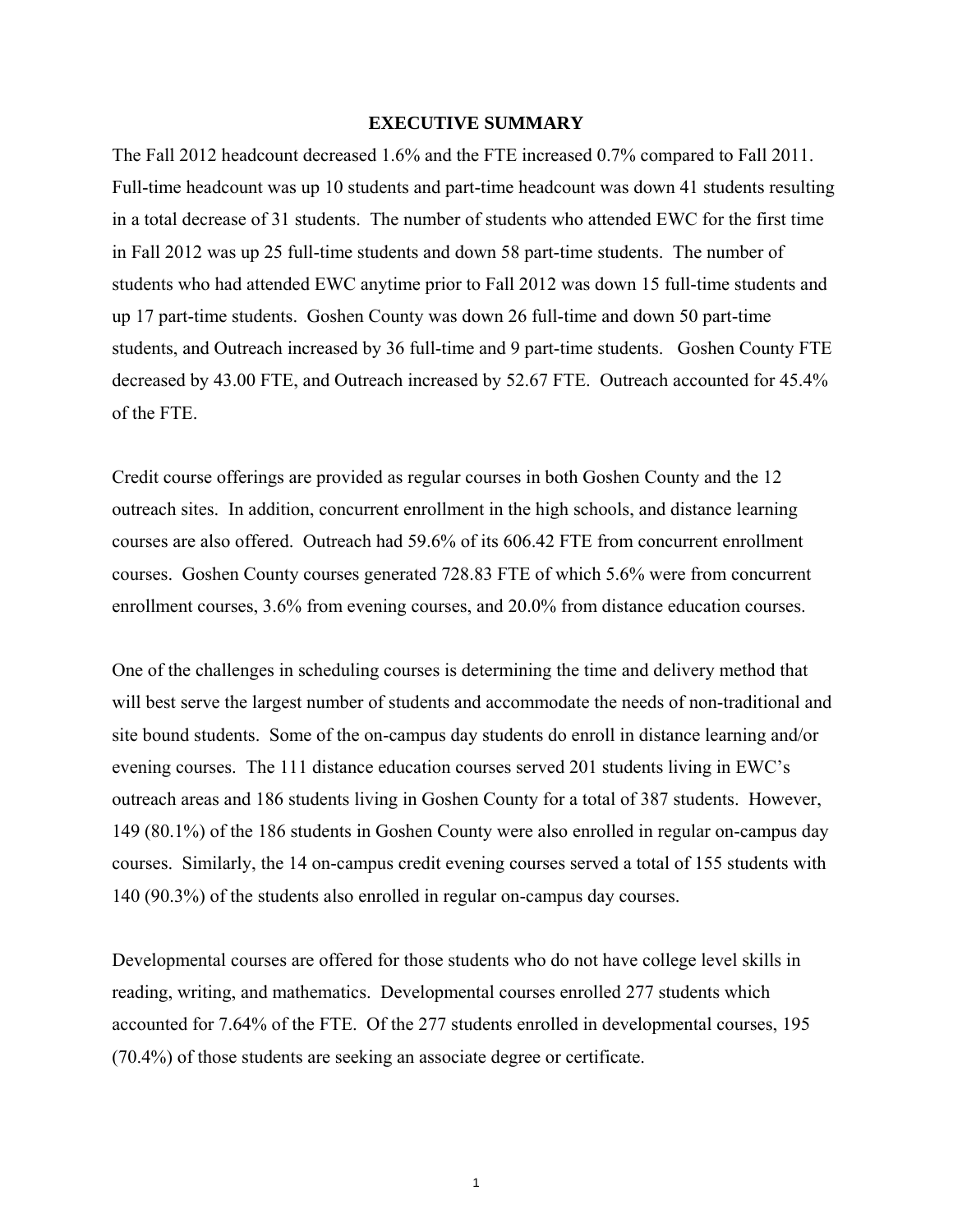The total Fall 2012 headcount was 1,934 students. Of those students, 1,155 (59.7%) were nondegree seeking. The programs with the largest enrollments were Interdisciplinary Studies, Welding & Joining Technology, Veterinary Technology, Education Cluster, and Computer Applications. Eastern Wyoming College provides numerous non-credit and workforce development offerings. EWC's non-credit enrollment was 1,487 students compared to 1,636 students in Fall 2011. EWC's workforce development efforts provided 66 credit courses totaling 155.00 FTE and 34 non-credit courses meeting for a total of 263.50 contact hours to provide further educational opportunities for individuals in or preparing to enter the workforce.

The Fall 2012 on-campus, full-time students came from 24 states and two foreign countries. Most of the students came from five states: Wyoming, Nebraska, Colorado, South Dakota, and Montana. Within Wyoming, the full-time, on-campus students came from 20 counties, with the majority coming from Goshen, Laramie, and Platte. The gender distribution for all credit students reflects 43% male and 57% female. The ethnicity distribution was 89.3% white non-Hispanic, 6.1% Hispanic, 0.7% unknown ethnicity and race, and 3.9% all others. The average age of students enrolled in credit courses was 26.78 with a 21.68 average for full-time students and a 29.68 average for part-time students.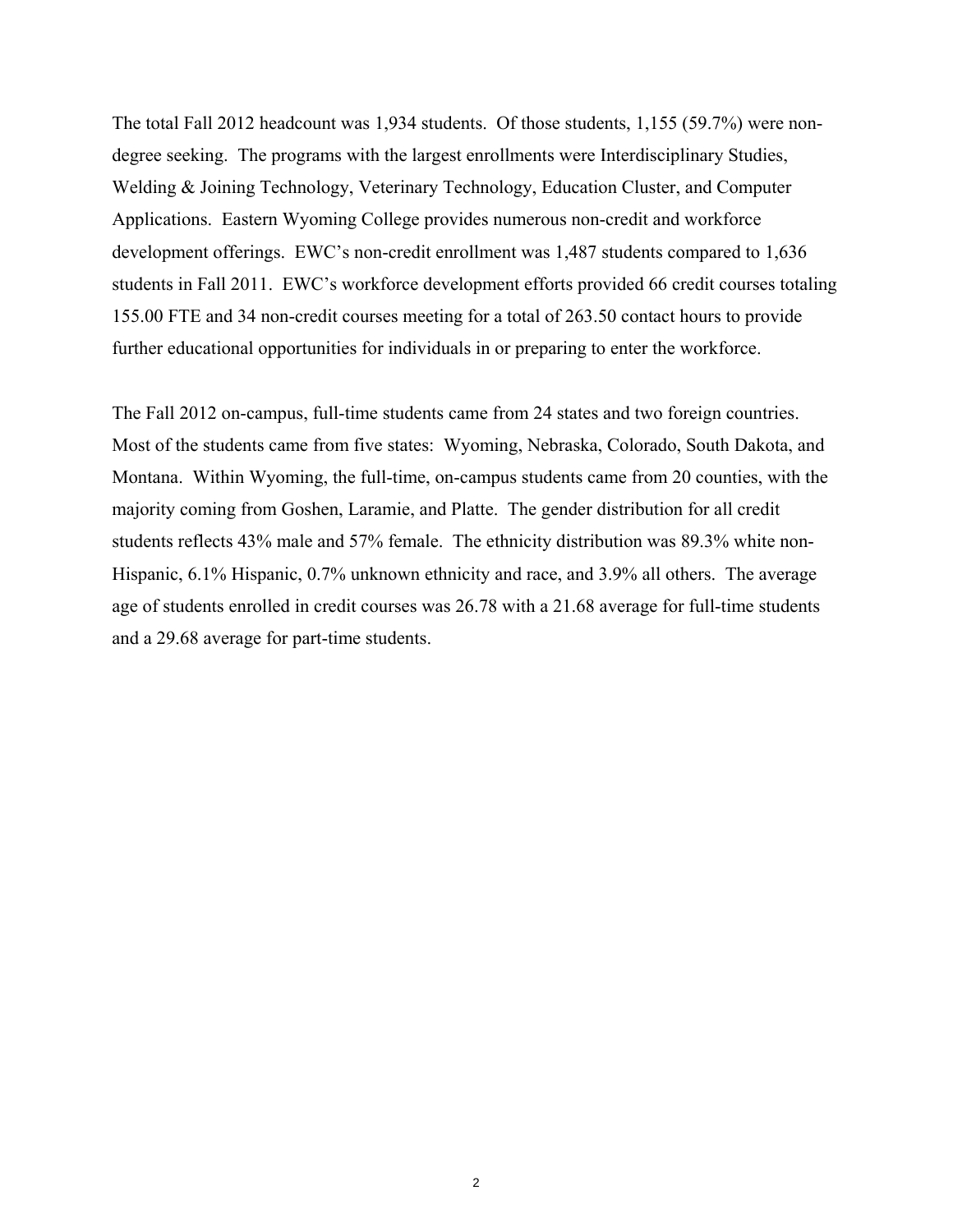## **FALL 2012 ENROLLMENT SUMMARY**

<span id="page-4-0"></span>EWC experienced a 1.6% decrease in total student headcount as compared to Fall 2011. The total student headcount of 1,934 students reflects an overall decrease of 31 students. Total full-time enrollment is 45 students above the five-year average and total part-time enrollment is 111 students above the five-year average for a total of 155 students above the five-year average.

| <b>HEADCOUNT</b>        | <b>Fall 2008</b> | <b>Fall 2009</b> | <b>Fall 2010</b> | <b>Fall 2011</b> |              | <b>Fall 2012</b> |         |           |
|-------------------------|------------------|------------------|------------------|------------------|--------------|------------------|---------|-----------|
|                         |                  |                  |                  |                  | <b>FINAL</b> | <b>VAR</b>       | %       | 5 Yr. AVG |
| <b>Full - Time</b>      |                  |                  |                  |                  |              |                  |         |           |
| <b>First Time</b>       | 276              | 323              | 300              | 323              | 348          | 25               | 7.7%    | 314       |
| Previous                | 278              | 314              | 327              | 344              | 329          | $-15$            | $-4.4%$ | 318       |
| <b>Total Full Timel</b> | 554              | 637              | 627              | 667              | 677          | 10               | 1.5%    | 632       |
| <b>Part - Time</b>      |                  |                  |                  |                  |              |                  |         |           |
| <b>First Time</b>       | 425              | 524              | 559              | 637              | 579          | $-58$            | $-9.1%$ | 545       |
| Previous                | 526              | 535              | 607              | 661              | 678          | 17               | 2.6%    | 601       |
| <b>Total Part Time</b>  | 951              | 1,059            | 1,166            | 1,298            | 1,257        | $-41$            | $-3.2%$ | 1146      |
|                         |                  |                  |                  |                  |              |                  |         |           |
| <b>Total Headcount</b>  | 1,505            | 1,696            | 1,793            | 1,965            | 1,934        | $-31$            | $-1.6%$ | 1779      |

EWC experienced a 9.67 increase in FTE (0.7%) compared to Fall 2011. The FTE is 100.49 above the 5 year average.

Total FTE is 1,335.25 Total Headcount is 1,934

|                                                              |                                            |                  |                  |                                             | <b>Fall 2012</b>                                                     |                                |                                |           |  |  |
|--------------------------------------------------------------|--------------------------------------------|------------------|------------------|---------------------------------------------|----------------------------------------------------------------------|--------------------------------|--------------------------------|-----------|--|--|
| FTE                                                          | <b>Fall 2008</b>                           | <b>Fall 2009</b> | <b>Fall 2010</b> | <b>Fall 2011</b>                            | <b>FINAL</b>                                                         | <b>VAR</b>                     | $\%$                           | 5 Yr. AVG |  |  |
| <b>Total FTE</b>                                             | 1,074.79                                   | 1,211.83         | 1,226.34         | 1,325.58                                    | 1,335.25                                                             | 9.67                           | 0.7%                           | 1234.76   |  |  |
| Fall 2012 Enrollment Report Footnotes:                       |                                            |                  |                  |                                             |                                                                      |                                |                                |           |  |  |
| Total students exclusively auditing classes:                 |                                            | 198              |                  | Total number of hours enrolled by auditees: | 208                                                                  |                                |                                |           |  |  |
| Total students taking audit hours within regular<br>courses: |                                            |                  | 105              |                                             |                                                                      | Total number of audited hours: |                                |           |  |  |
|                                                              | Total credits enrolled by credit students: |                  | 15,700           |                                             | Total hours enrolled by all students<br>including all audited hours: | 16,023                         |                                |           |  |  |
|                                                              |                                            |                  |                  |                                             |                                                                      |                                | Source: WCCC Enrollment Report |           |  |  |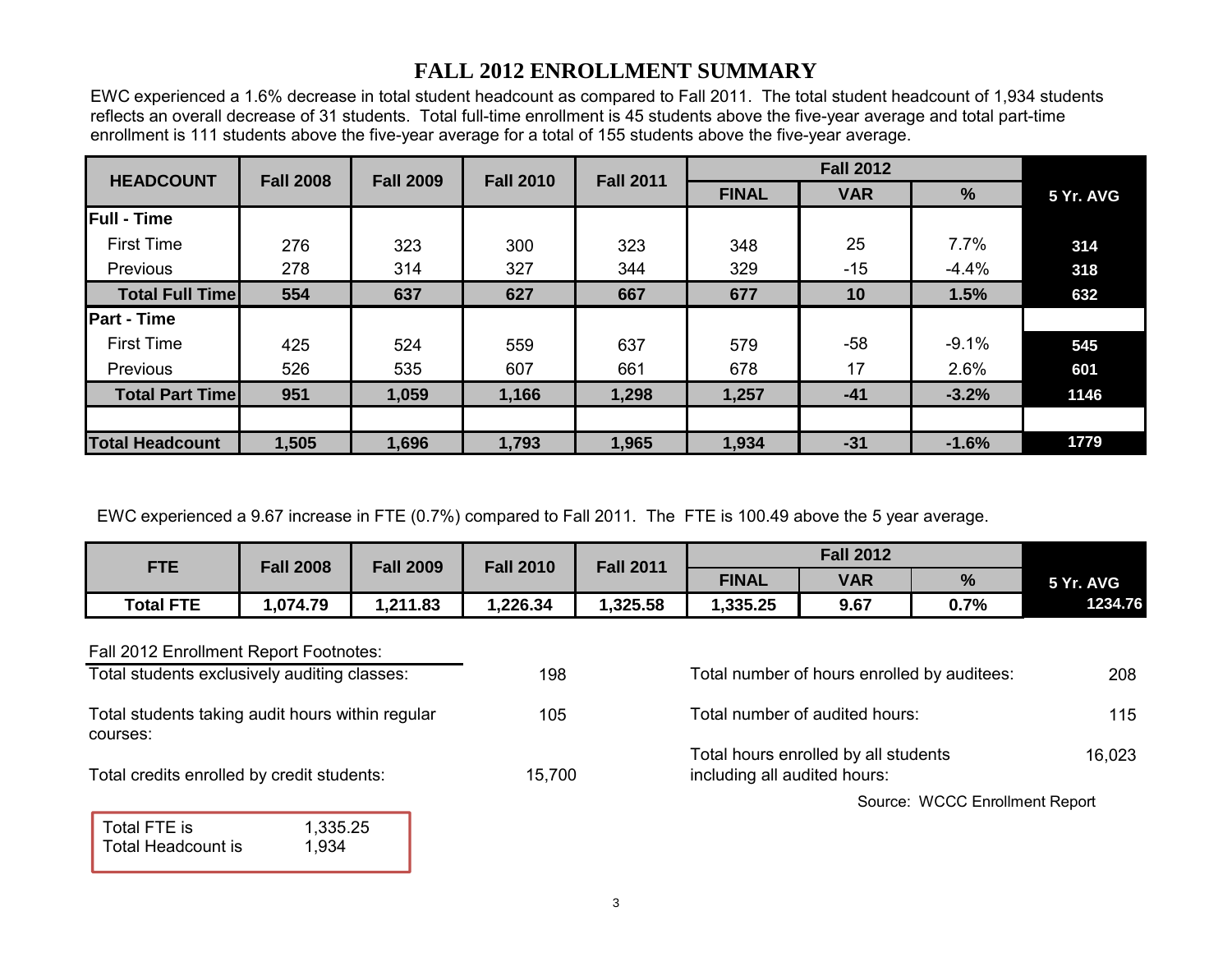## **Fall Trends**



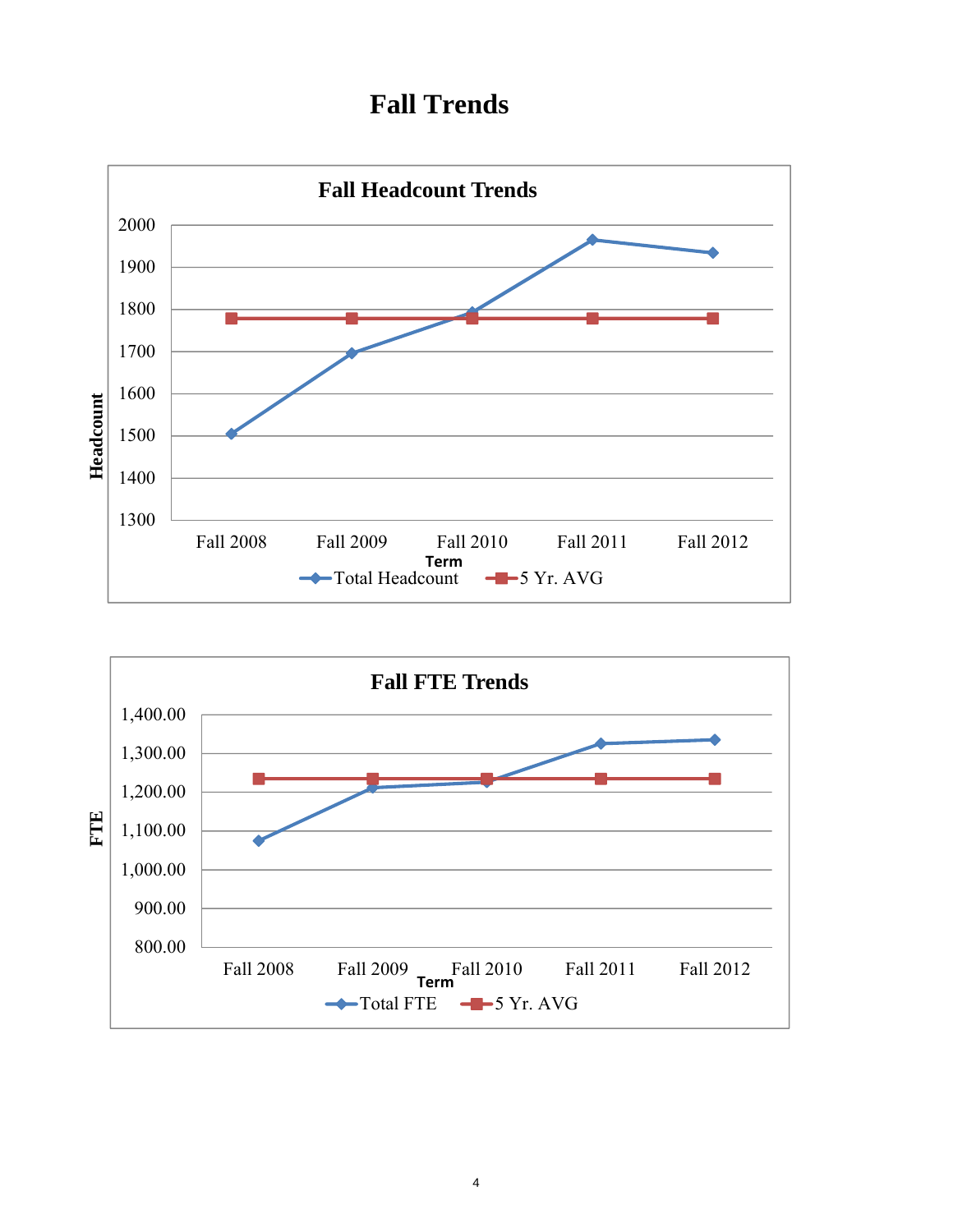## **FALL FULL-TIME HEADCOUNT**

<span id="page-6-0"></span>EWC experienced an increase of 36 (20.0%) full-time students in Outreach enrollment and a decrease of 26 (5.3%) students in Goshen County for a total increase of 10 (1.5%) students as compared to Fall 2011. Outreach full-time headcount was 59 above the five-year average. Goshen County was 15 below the five-year average for an overall 45 students above the five-year average.

| <b>Student Location</b> |                         | Year             |                         |                         |                  |                         |  |  |  |  |
|-------------------------|-------------------------|------------------|-------------------------|-------------------------|------------------|-------------------------|--|--|--|--|
|                         | 08                      | 09               | 10                      | 11                      | 12               | Avg.                    |  |  |  |  |
| Douglas                 | 41                      | 59               | 66                      | 65                      | 78               | 62                      |  |  |  |  |
| Glenrock                | $\boldsymbol{0}$        | $\overline{0}$   | 1                       | $\mathbf{1}$            | 6                | $\overline{2}$          |  |  |  |  |
| <b>WLEA</b>             | 35                      | 41               | 31                      | 23                      | 32               | 32                      |  |  |  |  |
| <b>Converse County</b>  | 76                      | 100              | 98                      | 89                      | 116              | 95.8                    |  |  |  |  |
| Hulett                  | $\boldsymbol{0}$        | $\mathbf{0}$     | $\overline{0}$          | $\overline{3}$          | $\mathbf{1}$     | $\mathbf{1}$            |  |  |  |  |
| Moorcroft               | $\overline{2}$          | 18               | 12                      | 15                      | 24               | 14                      |  |  |  |  |
| Sundance                | $\overline{3}$          | $\overline{0}$   | $\overline{4}$          | 10                      | 9                | 5                       |  |  |  |  |
| <b>Crook County</b>     | 5                       | 18               | 16                      | 28                      | 34               | 20                      |  |  |  |  |
| Lusk                    | 1                       | $\overline{2}$   | 1                       | 12                      | $\theta$         | $\overline{\mathbf{3}}$ |  |  |  |  |
| <b>Niobrara County</b>  | $\mathbf{1}$            | $\overline{2}$   | $\mathbf{1}$            | 12                      | $\boldsymbol{0}$ | $\overline{\mathbf{3}}$ |  |  |  |  |
| Chugwater               | $\boldsymbol{0}$        | $\boldsymbol{0}$ | $\boldsymbol{0}$        | $\boldsymbol{0}$        | $\mathbf{1}$     | $\boldsymbol{0}$        |  |  |  |  |
| Glendo                  | $\boldsymbol{0}$        | $\overline{0}$   | $\boldsymbol{0}$        | $\mathbf{1}$            | $\overline{0}$   | $\boldsymbol{0}$        |  |  |  |  |
| Guernsey                | $\boldsymbol{0}$        | $\mathbf{1}$     | $\boldsymbol{0}$        | 5                       | 5                | $\overline{2}$          |  |  |  |  |
| Wheatland               | $\overline{4}$          | $\overline{4}$   | 8                       | 15                      | 31               | 12                      |  |  |  |  |
| <b>Platte County</b>    | $\overline{\mathbf{4}}$ | 5                | 8                       | 21                      | 37               | 15                      |  |  |  |  |
| Newcastle               | 14                      | 15               | 17                      | 25                      | 25               | 19                      |  |  |  |  |
| Upton                   | $\boldsymbol{0}$        | $\boldsymbol{0}$ | $\overline{2}$          | 1                       | $\mathbf{1}$     | $\mathbf{1}$            |  |  |  |  |
| <b>Weston County</b>    | 14                      | 15               | 19                      | 26                      | 26               | 20                      |  |  |  |  |
| <b>Laramie County</b>   |                         |                  |                         |                         | $\boldsymbol{0}$ | $\boldsymbol{0}$        |  |  |  |  |
| Other*                  | $\mathbf{1}$            | $\mathbf{1}$     | 3                       | $\overline{\mathbf{4}}$ | $\mathbf{3}$     | $\overline{2}$          |  |  |  |  |
| <b>Outreach</b>         | 101                     | 141              | 145                     | 180                     | 216              | 157                     |  |  |  |  |
| <b>Variance</b>         |                         | 40               | $\overline{\mathbf{4}}$ | 35                      | 36               |                         |  |  |  |  |
| % Change                |                         | 39.6%            | 2.8%                    | 24.1%                   | 20.0%            |                         |  |  |  |  |
| <b>EWC</b>              | 453                     | 496              | 482                     | 487                     | 461              | 476                     |  |  |  |  |
| <b>WMC</b>              |                         |                  |                         | $\boldsymbol{0}$        | $\theta$         | $\boldsymbol{0}$        |  |  |  |  |
| Goshen                  | 453                     | 496              | 482                     | 487                     | 461              | 476                     |  |  |  |  |
| <b>Variance</b>         |                         | 43               | $-14$                   | 5 <sup>5</sup>          | $-26$            |                         |  |  |  |  |
| % Change                |                         | 9.5%             | $-2.8%$                 | 1.0%                    | $-5.3%$          |                         |  |  |  |  |
| <b>Total</b>            | 554                     | 637              | 627                     | 667                     | 677              | 632                     |  |  |  |  |
| <b>Variance</b>         |                         | 83               | $-10$                   | 40                      | 10               |                         |  |  |  |  |
| % Change                |                         | 15.0%            | $-1.6%$                 | 6.4%                    | 1.5%             |                         |  |  |  |  |

\* Three Full-Time Distance Education Students Living in WY Outside the EWC Service Area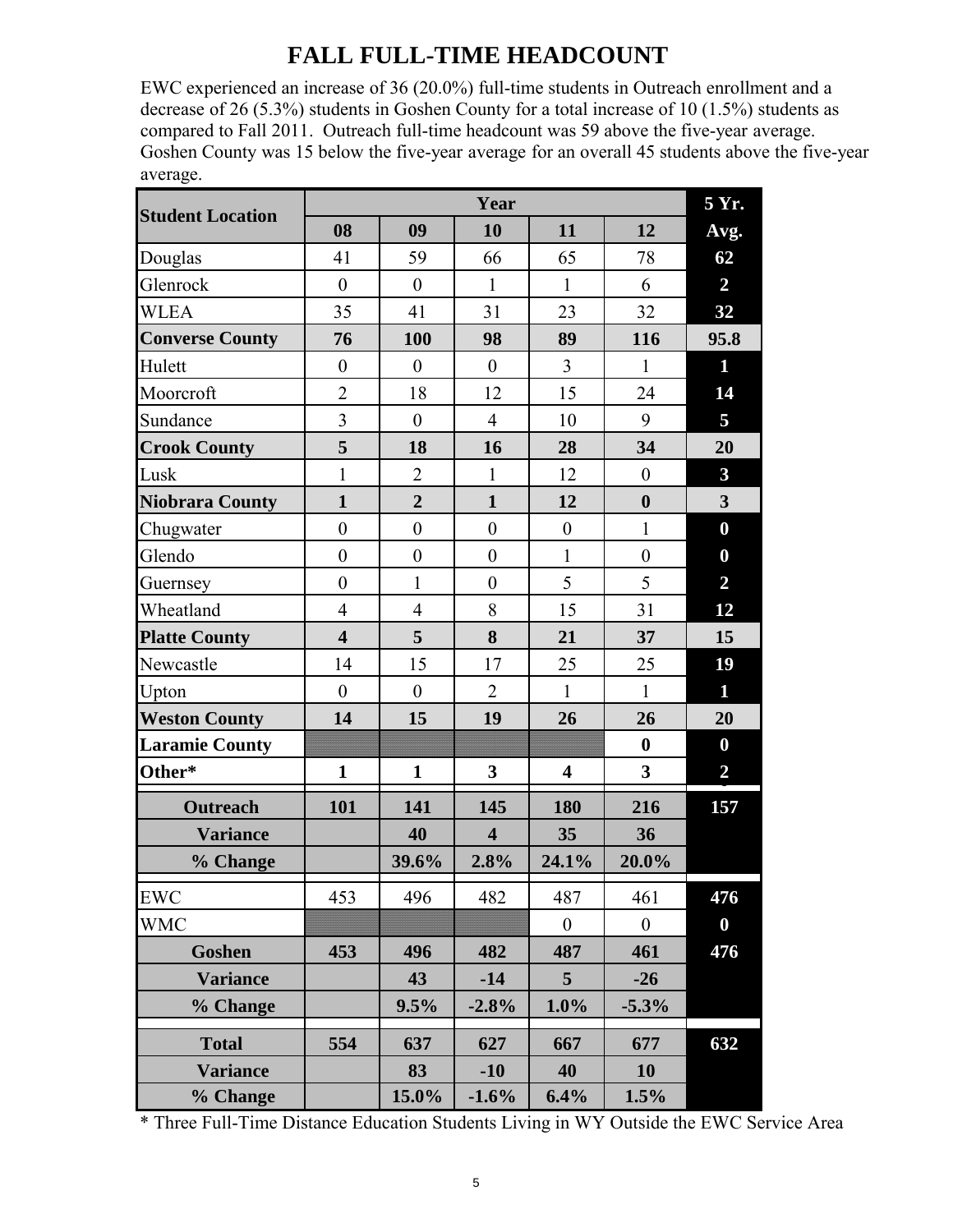<span id="page-7-0"></span>

#### **FALL FULL-TIME GOSHEN COUNTY STUDENTS**

| <b>STATE</b>  | <b>TOTAL</b>   | $\frac{0}{0}$ | <b>COUNTY</b> | <b>TOTAL</b>   | $\frac{0}{0}$ |
|---------------|----------------|---------------|---------------|----------------|---------------|
| Wyoming       | 272            | 59.0%         | Goshen        | 144            | 52.9%         |
| Alaska        | 1              | 0.2%          | Albany        | $\overline{4}$ | 1.5%          |
| Arizona       | $\overline{4}$ | 0.9%          | Big Horn      |                | $0.0\%$       |
| California    | $\overline{4}$ | $0.9\%$       | Campbell      | 8              | 2.9%          |
| Colorado      | 28             | 6.1%          | Carbon        | $\overline{7}$ | 2.6%          |
| Florida 3     |                | 0.7%          | Converse      | 11             | $4.0\%$       |
| Georgia       |                | $0.0\%$       | Crook         | 6              | 2.2%          |
| Hawaii        | $\mathbf{1}$   | 0.2%          | Freemont      | 5              | 1.8%          |
| Idaho         |                | $0.0\%$       | Hot Springs   | $\overline{c}$ | 0.7%          |
| Iowa          | $\mathbf{1}$   | 0.2%          | Johnson       | $\mathbf{1}$   | 0.4%          |
| Illinois      | $\overline{3}$ | 0.7%          | Laramie       | 33             | 12.1%         |
| Indiana       | $\mathbf{1}$   | 0.2%          | Lincoln       | $\overline{2}$ | 0.7%          |
| Kansas        | $\mathbf{1}$   | 0.2%          | Natrona       | 10             | 3.7%          |
| Michigan      |                | $0.0\%$       | Niobrara      | $\mathfrak{Z}$ | 1.1%          |
| Minnesota     | $\mathbf{1}$   | 0.2%          | Park          | $\overline{2}$ | 0.7%          |
| Montana       | 15             | 3.3%          | Platte        | 19             | $7.0\%$       |
| Nebraska      | 74             | 16.1%         | Sheridan      | $\overline{4}$ | 1.5%          |
| North Dakota  | 12             | 2.6%          | Sublette      |                | $0.0\%$       |
| Ohio          | $\overline{2}$ | $0.4\%$       | Sweetwater    | $\overline{2}$ | 0.7%          |
| Oklahoma      |                | $0.0\%$       | Teton         |                | $0.0\%$       |
| Oregan        | $\mathbf{1}$   | 0.2%          | Uinta         | $\mathfrak{Z}$ | 1.1%          |
| Pennsylvania  |                | $0.0\%$       | Washakie      | $\overline{2}$ | 0.7%          |
| South Dakota  | 23             | 5.0%          | Weston        | $\overline{4}$ | 1.5%          |
| Tennesse      | $\mathbf{1}$   | 0.2%          | <b>Total</b>  | 272            | 100.0%        |
| Texas         | $\mathbf{1}$   | 0.2%          |               |                |               |
| Utah          | 6              | 1.3%          |               |                |               |
| Washington    | $\overline{2}$ | 0.4%          |               |                |               |
| Wisconsin     | $\overline{2}$ | 0.4%          |               |                |               |
| International | $\overline{2}$ | 0.4%          |               |                |               |
| <b>Total</b>  | 461            | 100.0%        |               |                |               |

| <b>STATE</b> | <b>TOTAL</b>   | $\frac{0}{0}$ | <b>COUNTY</b>      | <b>TOTAL</b>   | $\frac{0}{0}$ |
|--------------|----------------|---------------|--------------------|----------------|---------------|
| Wyoming      | 272            | 59.0%         | Goshen             | 144            | 52.9%         |
| Alaska       | 1              | 0.2%          | Albany             | $\overline{4}$ | 1.5%          |
| Arizona      | $\overline{4}$ | 0.9%          | Big Horn           |                | $0.0\%$       |
| California   | $\overline{4}$ | $0.9\%$       | Campbell           | 8              | 2.9%          |
| Colorado     | 28             | 6.1%          | Carbon             | $\overline{7}$ | 2.6%          |
| Florida 3    |                | 0.7%          | Converse           | 11             | $4.0\%$       |
| Georgia      |                | $0.0\%$       | Crook              | 6              | $2.2\%$       |
| Hawaii       | 1              | $0.2\%$       | Freemont           | 5              | 1.8%          |
| Idaho        |                | $0.0\%$       | <b>Hot Springs</b> | $\overline{2}$ | 0.7%          |
| Iowa         | 1              | 0.2%          | Johnson            | $\mathbf{1}$   | 0.4%          |
| Illinois     | 3              | $0.7\%$       | Laramie            | 33             | 12.1%         |
| Indiana      | 1              | $0.2\%$       | Lincoln            | $\overline{2}$ | 0.7%          |
| Kansas       | 1              | 0.2%          | Natrona            | 10             | 3.7%          |
| Michigan     |                | $0.0\%$       | Niobrara           | 3              | 1.1%          |
| Minnesota    | $\mathbf{1}$   | 0.2%          | Park               | $\overline{2}$ | 0.7%          |
| Montana      | 15             | $3.3\%$       | Platte             | 19             | $7.0\%$       |
| Nebraska     | 74             | 16.1%         | Sheridan           | $\overline{4}$ | 1.5%          |
| North Dakota | 12             | 2.6%          | Sublette           |                | $0.0\%$       |
| Ohio         | $\overline{2}$ | 0.4%          | Sweetwater         | $\overline{2}$ | 0.7%          |
| Oklahoma     |                | $0.0\%$       | Teton              |                | $0.0\%$       |
| Oregan       | 1              | 0.2%          | Uinta              | $\overline{3}$ | 1.1%          |
| Pennsylvania |                | $0.0\%$       | Washakie           | $\overline{2}$ | 0.7%          |
| South Dakota | 23             | 5.0%          | Weston             | 4              | 1.5%          |
| Tennesse     | 1              | 0.2%          | <b>Total</b>       | 272            | 100.0%        |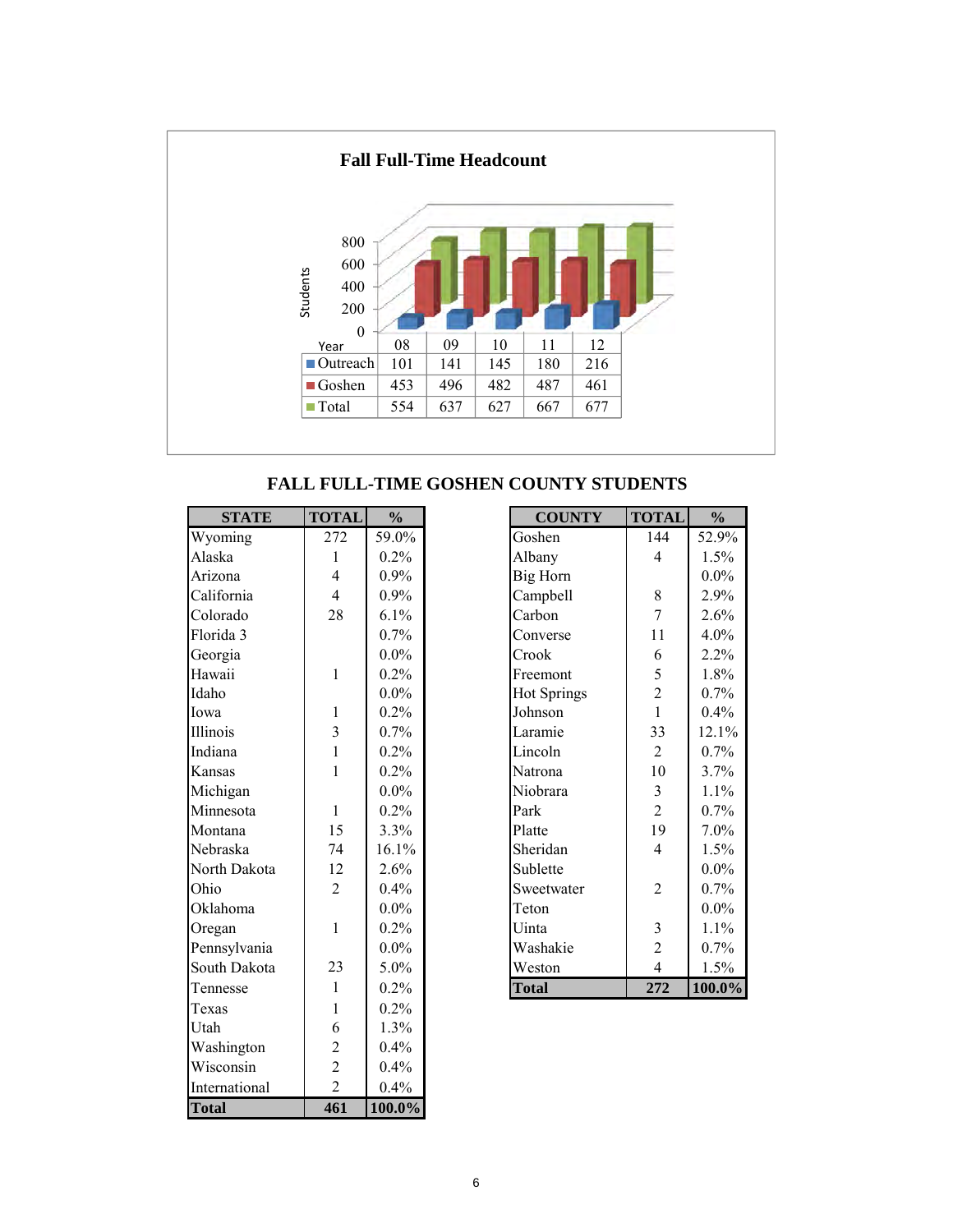## **FALL PART-TIME HEADCOUNT**

<span id="page-8-0"></span>EWC experienced an increase of 9 (1.1%) part-time students in outreach enrollment and a decrease of 50 (10.0%) students in Goshen County for a total decrease of 41 (3.2%) students as compared to Fall 2011. Fall 2012 Outreach part-time headcount was 103 students above the five-year average, and Goshen County part-time headcount was 8 above the five-year average. The total part-time headcount was above the five-year average by 111 students.

| <b>Student Location</b> |                  |                  | Year           |                |                  | 5 Yr.                   |
|-------------------------|------------------|------------------|----------------|----------------|------------------|-------------------------|
|                         | 08               | 09               | 10             | 11             | 12               | Avg.                    |
| Douglas                 | 194              | 226              | 264            | 245            | 251              | 236                     |
| Glenrock                | 28               | 49               | 32             | 32             | 36               | 35                      |
| <b>LEA</b>              | $\overline{4}$   | $\Omega$         | $\overline{4}$ | 3              | $\overline{4}$   | $\overline{\mathbf{3}}$ |
| <b>Converse County</b>  | $\overline{226}$ | 275              | 300            | 280            | 291              | 274                     |
| Hulett                  | 27               | 25               | 21             | 27             | 30               | 26                      |
| Moorcroft               | 36               | 39               | 37             | 36             | 30               | 36                      |
| Sundance                | 29               | 36               | 48             | 33             | 27               | 35                      |
| <b>Crook County</b>     | 92               | 100              | 106            | 96             | 87               | 96                      |
| Lusk                    | 31               | 26               | 31             | 54             | 55               | 39                      |
| <b>Niobrara County</b>  | 31               | 26               | 31             | 54             | 55               | 39                      |
| Chugwater               | $\mathbf{1}$     | $\boldsymbol{0}$ | $\overline{0}$ | $\overline{2}$ | $\boldsymbol{0}$ | $\mathbf{1}$            |
| Glendo                  | 3                | $\overline{2}$   | 13             | $\overline{4}$ | $\overline{3}$   | 5                       |
| Guernsey                | 9                | 16               | 18             | 20             | 22               | 17                      |
| Wheatland               | 51               | 56               | 89             | 85             | 73               | 71                      |
| <b>Platte County</b>    | 64               | 74               | 120            | 111            | 98               | 93                      |
| Newcastle               | 116              | 113              | 110            | 186            | 166              | 138                     |
| Upton                   | 15               | 25               | 20             | 21             | 26               | 21                      |
| <b>Weston County</b>    | 131              | 138              | 130            | 207            | 192              | 160                     |
| <b>Laramie County</b>   |                  |                  |                |                | 37               | $\overline{7}$          |
| Other*                  | 12               | 17               | 36             | 48             | 45               | 32                      |
| <b>Outreach</b>         | 556              | 630              | 723            | 796            | 805              | 702                     |
| <b>Variance</b>         |                  | 74               | 93             | 73             | $\boldsymbol{9}$ |                         |
| % Change                |                  | 13.3%            | 14.8%          | 10.1%          | 1.1%             |                         |
| <b>EWC</b>              | 395              | 429              | 443            | 468            | 405              | 508                     |
| <b>WMC</b>              |                  |                  |                | 34             | 47               |                         |
| Goshen                  | 395              | 429              | 443            | 502            | 452              | 444                     |
| <b>Variance</b>         |                  | 34               | 14             | 59             | $-50$            |                         |
| % Change                |                  | 8.6%             | 3.3%           | 13.3%          | $-10.0\%$        |                         |
| <b>Total</b>            | 951              | 1,059            | 1,166          | 1,298          | 1,257            | 1,146                   |
| <b>Variance</b>         |                  | 108              | 107            | 132            | $-41$            |                         |
| % Change                |                  | 11.4%            | 10.1%          | 11.3%          | $-3.2%$          |                         |

\* Part-Time Distance Education Students Living Outside the EWC Service Area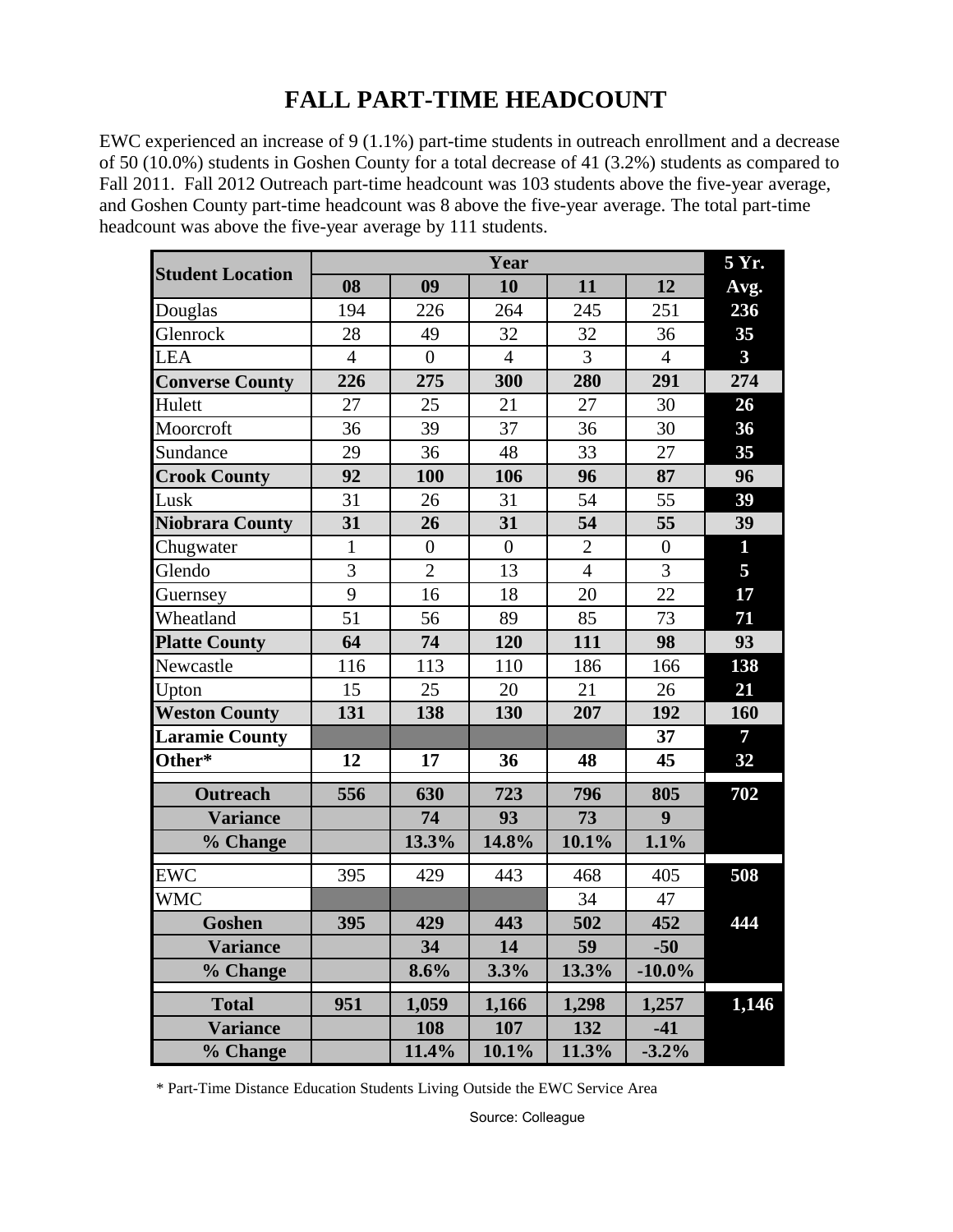<span id="page-9-0"></span>

#### **FALL PART-TIME HEADCOUNT**

#### **FALL HEADCOUNT BY AGE**

The two highest enrollments by age group were the 17-24 age group with 51.6% of the enrollment and 16 or younger with 16.1% of the enrollment. The most significant changes were an increase of 65 (13 full-time and 42 part-time) students in the 16 or younger age group and a derease of 29 (5 full-time and 24 part-time) students in the 35-39 age group.

| Age                |     | <b>Full-Time</b> |       | <b>Part-Time</b> |       | <b>Total</b>  |
|--------------------|-----|------------------|-------|------------------|-------|---------------|
|                    | No. | $\frac{0}{0}$    | No.   | $\frac{0}{0}$    | No.   | $\frac{6}{6}$ |
| 16 or Younger      | 40  | 5.9%             | 271   | 21.6%            | 311   | 16.1%         |
| $17 - 24$          | 533 | 78.7%            | 465   | 37.0%            | 998   | 51.6%         |
| $25 - 29$          | 41  | $6.1\%$          | 92    | 7.3%             | 133   | $6.9\%$       |
| 30-34              | 32  | 4.7%             | 66    | 5.3%             | 98    | 5.1%          |
| 35-39              | 11  | $1.6\%$          | 57    | 4.5%             | 68    | 3.5%          |
| 40-49              | 15  | $2.2\%$          | 128   | $10.2\%$         | 143   | 7.4%          |
| 50-59              | 4   | $0.6\%$          | 80    | $6.4\%$          | 84    | $4.3\%$       |
| <b>60 or older</b> |     | $0.1\%$          | 96    | 7.6%             | 97    | $5.0\%$       |
| <b>Unknown</b>     | 0   | $0.0\%$          | 2     | 0.2%             | 2     | $0.1\%$       |
| <b>Total</b>       | 677 | 100%             | 1,257 | 100%             | 1,934 | 100%          |

**Average Age of 828 Men: 26.37 Average Age of 1104 Women: 27.09 Average Age of 1255 Part-time Students: 29.53 Average Age of 677 Full-time Students: 21.68 Average Age of 1932 Men and Women: 26.78**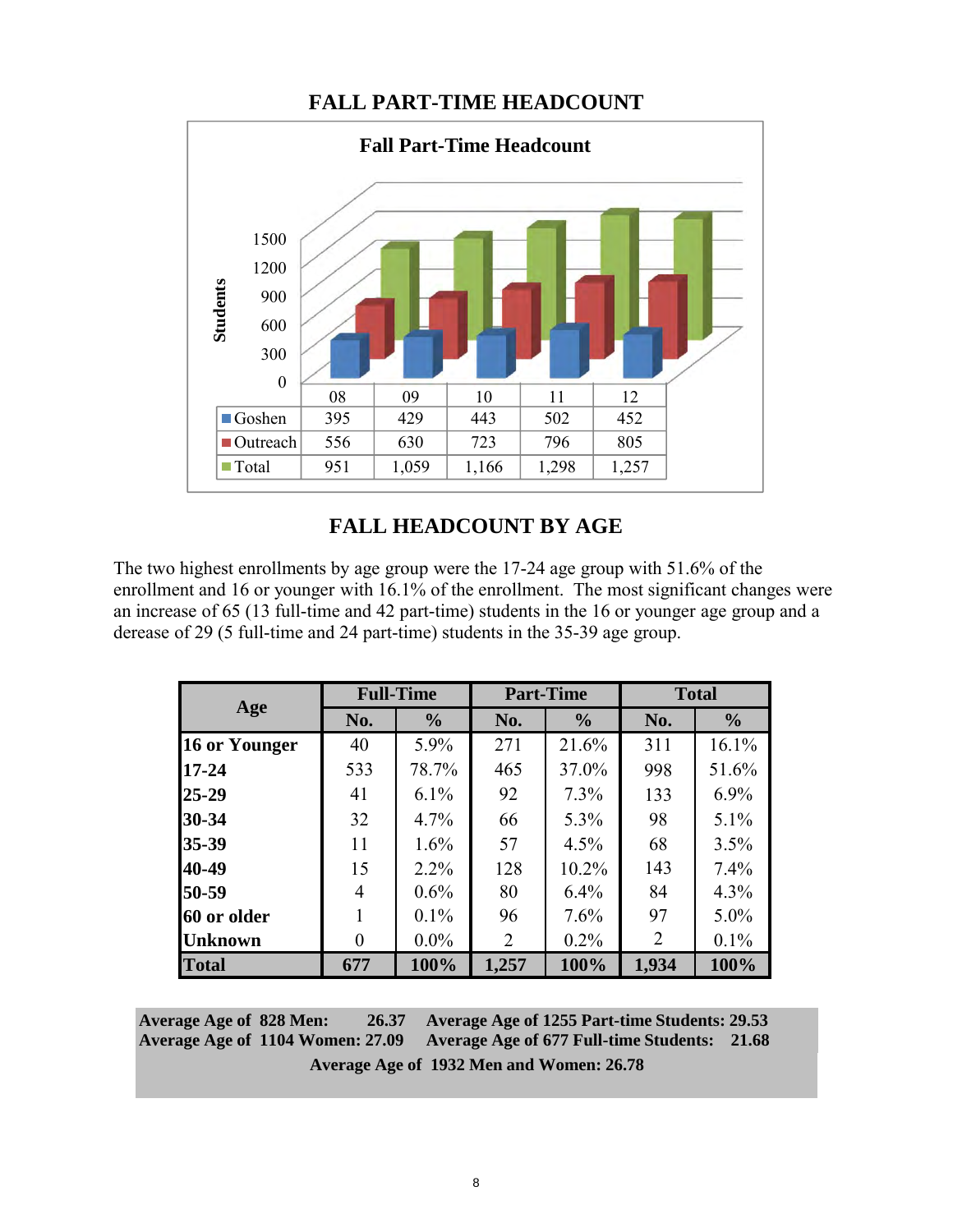#### **FALL UNDER AGE 25/AGE 25 AND OLDER**

<span id="page-10-0"></span>EWC experienced an increase in the number of students less than age 25 in Outreach by 102 (15.7%) students and a decrease of 33 (5.6%) students in Goshen County for a total increase of 69 (5.6%) students less than age 25. Outreach had a decrease of 48 (15.1%) students age 25 and older, and Goshen County experienced a decrease of 36 (9.3%) for a total decrease of 84 (11.9%) students age 25 and older.

|                         |                  |                         |                  |                  |                         | Year             |                |                  |                |                  | <b>Total</b>            |
|-------------------------|------------------|-------------------------|------------------|------------------|-------------------------|------------------|----------------|------------------|----------------|------------------|-------------------------|
| <b>Student Location</b> |                  | 08                      |                  | 09               |                         | 10               |                | 11               |                | 12               | Var                     |
|                         | LT 25            | GE 25                   | LT 25            | <b>GE 25</b>     | LT 25                   | GE 25            | LT 25          | <b>GE 25</b>     | LT 25          | <b>GE 25</b>     |                         |
| Douglas                 | 158              | 77                      | 164              | 120              | 212                     | 118              | 197            | 113              | 223            | 106              | 19                      |
| Glenrock                | 23               | 5                       | 37               | 12               | 28                      | 5                | 30             | 3                | 38             | $\overline{4}$   | 9                       |
| LEA                     | 10               | 29                      | 13               | 28               | 11                      | 24               | $\overline{4}$ | 22               | 5              | 31               | 10                      |
| <b>Converse County</b>  | 191              | 111                     | 214              | 160              | 251                     | 147              | 231            | 138              | 266            | 141              | 38                      |
| Hulett                  | 22               | 5                       | 18               | $\overline{7}$   | 17                      | $\overline{4}$   | 24             | 5                | 27             | $\overline{4}$   | $\overline{2}$          |
| Moorcroft               | 24               | 14                      | 49               | 8                | 45                      | $\overline{4}$   | 48             | $\overline{3}$   | 47             | $\overline{7}$   | $\overline{\mathbf{3}}$ |
| Sundance                | 28               | $\overline{4}$          | 34               | $\mathbf{1}$     | 41                      | 11               | 35             | 8                | 30             | 6                | $-7$                    |
| <b>Crook County</b>     | 74               | 23                      | 101              | 16               | 103                     | 19               | 107            | 16               | 104            | 17               | $-2$                    |
| Lusk                    | 15               | 17                      | 14               | 14               | 15                      | 16               | 29             | 36               | 43             | 12               | $-10$                   |
| <b>Niobrara County</b>  | 15               | 17                      | 14               | 14               | 15                      | 16               | 29             | 36               | 43             | 12               | $-10$                   |
| Chugwater               | $\boldsymbol{0}$ | $\mathbf{1}$            | $\boldsymbol{0}$ | $\mathbf{0}$     | $\mathbf{0}$            | $\boldsymbol{0}$ | $\overline{2}$ | $\boldsymbol{0}$ | $\mathbf{1}$   | $\boldsymbol{0}$ | $-1$                    |
| Glendo                  | $\overline{3}$   | $\overline{0}$          | $\overline{2}$   | $\boldsymbol{0}$ | 6                       | 7                | 5              | $\boldsymbol{0}$ | $\overline{2}$ | 1                | $-2$                    |
| Guernsey                | 8                | $\mathbf{1}$            | 15               | $\overline{2}$   | 17                      | $\mathbf{1}$     | 19             | 6                | 17             | 10               | $\overline{2}$          |
| Wheatland               | 41               | 12                      | 42               | 18               | 75                      | 22               | 78             | 22               | 85             | 19               | 4                       |
| <b>Platte County</b>    | 52               | 14                      | 59               | 20               | 98                      | 30               | 104            | 28               | 105            | 30               | $\overline{\mathbf{3}}$ |
| Newcastle               | 87               | 43                      | 92               | 34               | 92                      | 35               | 152            | 58               | 158            | 33               | $-19$                   |
| Upton                   | 9                | 6                       | 20               | 5                | 21                      | 1                | 17             | 5                | 21             | 6                | 5                       |
| <b>Weston County</b>    | 96               | 49                      | 112              | 39               | 113                     | 36               | 169            | 63               | 179            | 39               | $-14$                   |
| <b>Laramie County</b>   |                  |                         |                  |                  |                         |                  |                |                  | 37             | $\boldsymbol{0}$ |                         |
| Other*                  | 9                | $\overline{\mathbf{4}}$ | $\overline{3}$   | 11               | $\overline{\mathbf{4}}$ | 19               | 9              | 37               | 17             | 31               | $\overline{2}$          |
| Outreach                | 437              | 218                     | 503              | 260              | 584                     | 267              | 649            | 318              | 751            | 270              |                         |
| <b>Variance</b>         |                  |                         | 66               | 42               | 81                      | 7                | 65             | 51               | 102            | $-48$            | 54                      |
| % Change                |                  |                         | 15.1%            | 19.3%            | 16.1%                   | 2.7%             | 11.1%          | 19.1%            | 15.7%          | $-15.1%$         | 5.6%                    |
| <b>EWC</b>              | 540              | 306                     | 574              | 334              | 558                     | 361              | 589            | 359              | 554            | 311              | 56                      |
| <b>WMC</b>              |                  |                         |                  |                  |                         |                  | $\overline{2}$ | 30               | $\overline{4}$ | 42               | 22                      |
| Goshen                  | 540              | 306                     | 574              | 334              | 558                     | 361              | 591            | 389              | 558            | $\overline{353}$ |                         |
| <b>Variance</b>         |                  |                         | 34               | 28               | $-16$                   | 27               | 33             | 28               | $-33$          | $-36$            | $-69$                   |
| % Change                |                  |                         | 6.3%             | 9.2%             | $-2.8%$                 | 8.1%             | 5.9%           | 7.8%             | $-5.6%$        | $-9.3\%$         | $-7.0\%$                |
|                         |                  |                         |                  |                  |                         |                  |                |                  |                |                  |                         |
| <b>Total</b>            | 977              | 524                     | 1077             | 594              | 1142                    | 628              | 1240           | 707              | 1309           | 623              |                         |
| <b>Variance</b>         |                  |                         | <b>100</b>       | 70               | 65                      | 34               | 98             | 79               | 69             | $-84$            | $-15$                   |
| % Change                |                  |                         | $10.2\%$         | 13.4%            | $6.0\%$                 | 5.7%             | 8.6%           | $12.6\%$         | 5.6%           | $-11.9%$         | $-0.8\%$                |

LT- Less Than GE- Greater or Equal To Source: Colleague \* Distance Education Students Living Outside the EWC Service Area: 17 - Less Than Age 25 and 31 - Age 25 or Older

2 students did not disclose age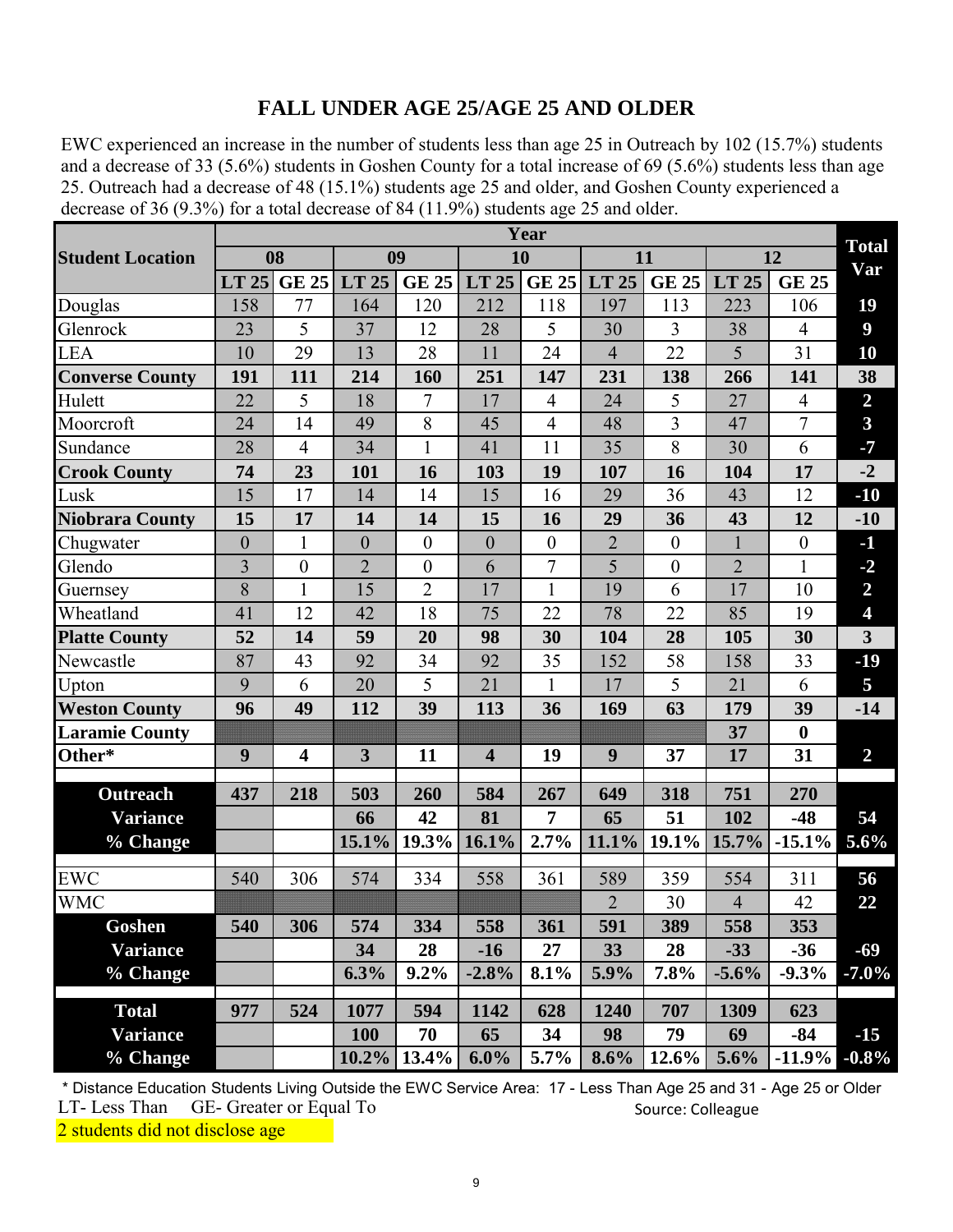#### **FALL AGE UNDER 25/AGE 25 AND OLDER**



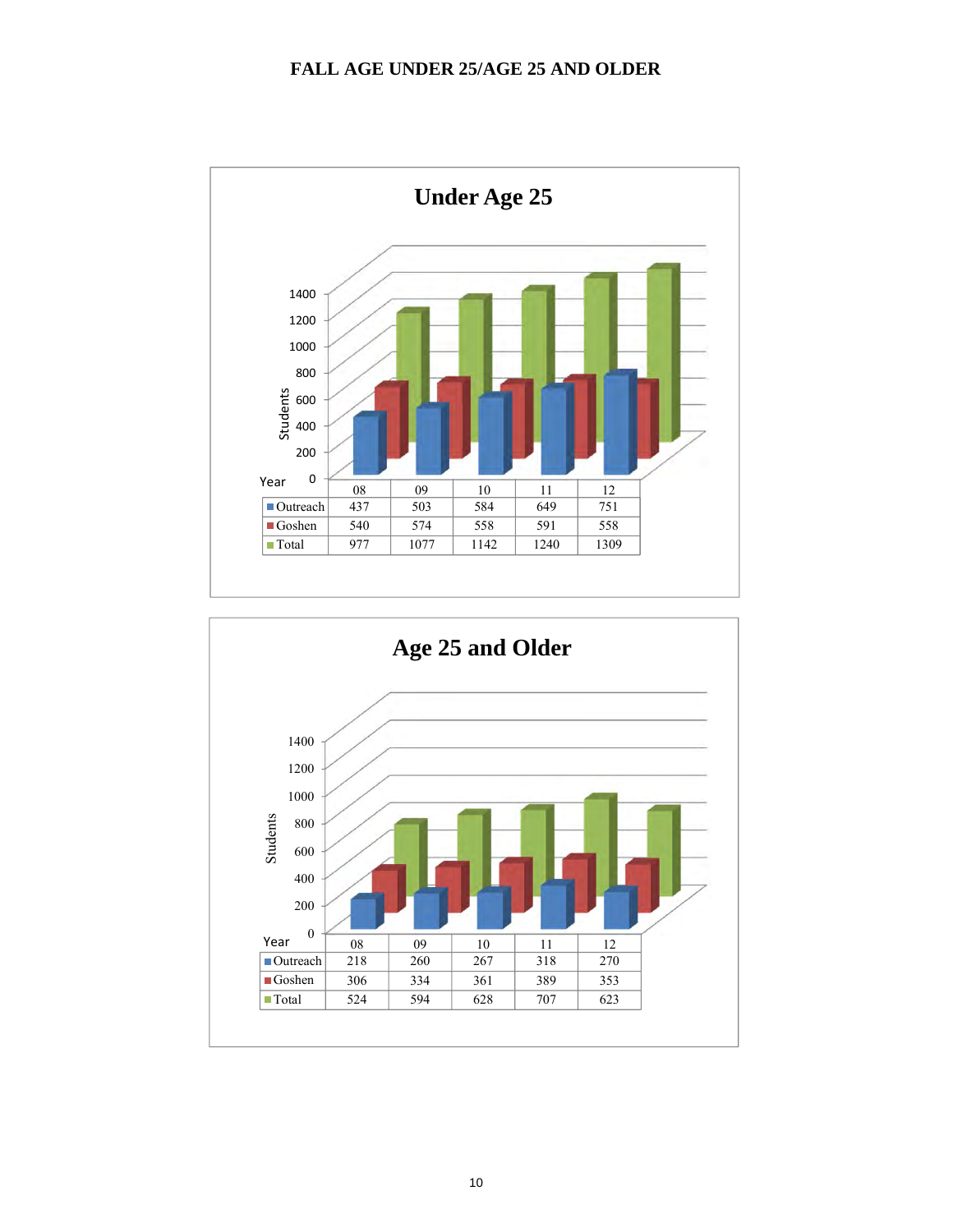#### FALL FTE BY LOCATION

<span id="page-12-0"></span>EWC experienced an increase of 9.66 (0.7%) FTE compared to Fall 2011. Outreach had an increase of 52.67 (9.5%). Goshen County had a decrease of 43.00 (5.6%) FTE. **The total FTE distribution was 45.4% Outreach and 54.6% Goshen County**. Goshen County FTE was below the five-year average 12.58. Outreach was above the five-year average 113.2. The total FTE is 100.54 above the five-year average.

| <b>Student Location</b> |          |          | Year     |          |          | Var      | 5 Yr.    |
|-------------------------|----------|----------|----------|----------|----------|----------|----------|
|                         | 08       | 09       | 10       | 11       | 12       |          | Avg.     |
| <b>Douglas</b>          | 136.42   | 157.33   | 191.25   | 186.83   | 204.92   | 18.08    | 175.35   |
| <b>Glenrock</b>         | 15.17    | 20.67    | 15.25    | 18.75    | 23.00    | 4.25     | 18.57    |
| <b>LEA</b>              | 62.33    | 69.17    | 39.67    | 30.58    | 43.50    | 12.92    | 49.05    |
| <b>Converse County</b>  | 213.92   | 247.16   | 246.17   | 236.17   | 271.42   | 35.25    | 242.97   |
| <b>Hulett</b>           | 10.58    | 9.58     | 8.42     | 14.00    | 13.50    | $-0.50$  | 11.22    |
| <b>Moorcroft</b>        | 14.42    | 40.83    | 36.67    | 34.25    | 46.50    | 12.25    | 34.53    |
| <b>Sundance</b>         | 13.50    | 12.75    | 24.58    | 25.17    | 21.42    | $-3.75$  | 19.48    |
| <b>Crook County</b>     | 38.50    | 63.17    | 69.67    | 73.42    | 81.42    | 8.00     | 65.23    |
| <b>Lusk</b>             | 11.08    | 11.17    | 10.00    | 24.92    | 19.17    | $-5.75$  | 15.27    |
| <b>Niobrara County</b>  | 11.08    | 11.17    | 10.00    | 24.92    | 19.17    | $-5.75$  | 15.27    |
| Chugwater               | 0.03     | 0.00     | 0.00     | 1.17     | 1.08     | $-0.08$  | 0.46     |
| Glendo                  | 1.33     | 0.83     | 3.42     | 3.42     | 1.75     | $-1.67$  | 2.15     |
| <b>Guernsey</b>         | 1.83     | 6.08     | 7.08     | 11.92    | 15.42    | 3.50     | 8.47     |
| Wheatland               | 31.50    | 36.42    | 50.17    | 61.58    | 75.33    | 13.75    | 51.00    |
| <b>Platte County</b>    | 34.69    | 43.33    | 60.67    | 78.08    | 93.58    | 15.50    | 62.07    |
| <b>Newcastle</b>        | 64.92    | 68.33    | 68.25    | 112.25   | 103.83   | $-8.42$  | 83.52    |
| <b>Upton</b>            | 7.33     | 10.08    | 12.17    | 9.58     | 9.92     | 0.33     | 9.82     |
| <b>Weston County</b>    | 72.25    | 78.42    | 80.42    | 121.83   | 113.75   | $-8.08$  | 93.33    |
| Laramie County          |          |          |          |          | 9.25     | 9.25     | 1.85     |
| Other*                  | 4.67     | 6.17     | 14.92    | 19.33    | 17.83    | $-1.50$  | 12.58    |
| <b>Outreach</b>         | 375.11   | 449.41   | 481.84   | 553.75   | 606.42   | 52.67    | 493.30   |
| <b>Variance</b>         |          | 74.31    | 32.42    | 71.92    | 52.67    |          |          |
| % Change                |          | 19.8%    | 7.2%     | 14.9%    | 9.5%     |          |          |
| <b>EWC</b>              | 699.46   | 762.42   | 744.50   | 768.67   | 714.75   | 12.38    | 628.07   |
| <b>WMC</b>              |          |          |          | 3.17     | 14.08    | 7.42     |          |
| <b>Goshen</b>           | 699.46   | 762.42   | 744.50   | 771.83   | 728.83   | $-43.00$ | 741.41   |
| <b>Variance</b>         |          | 62.96    | $-17.92$ | 27.33    | $-43.00$ |          |          |
| % Change                |          | 9.0%     | $-2.4%$  | 3.7%     | $-5.6%$  |          |          |
| <b>Total</b>            | 1,074.57 | 1,211.83 | 1,226.34 | 1,325.59 | 1,335.25 | 9.66     | 1,234.71 |
| <b>Variance</b>         |          | 137.27   | 14.50    | 99.25    | 9.66     |          |          |
| % Change                |          | 12.8%    | 1.2%     | 8.1%     | 0.7%     |          |          |

\*Distance Education Students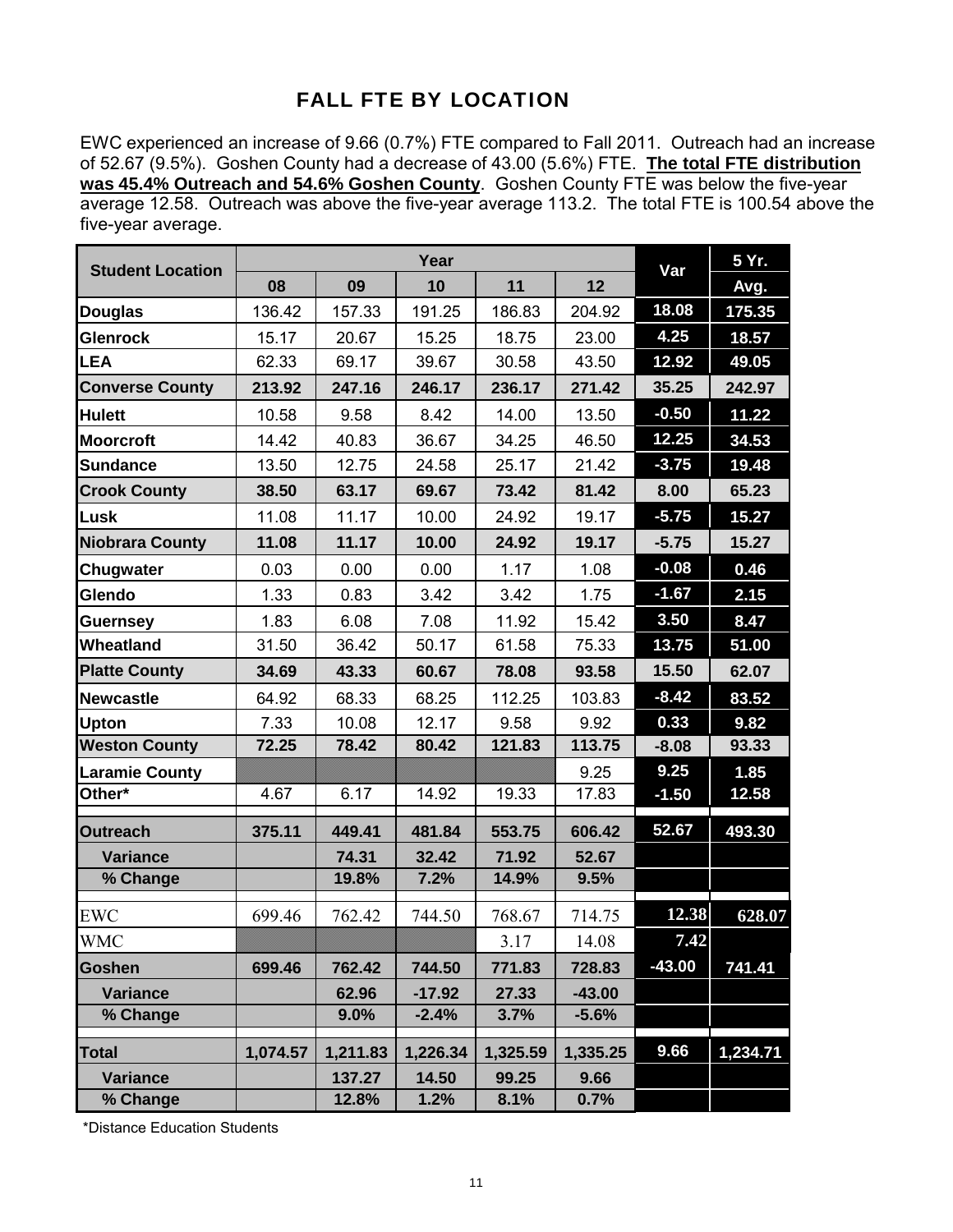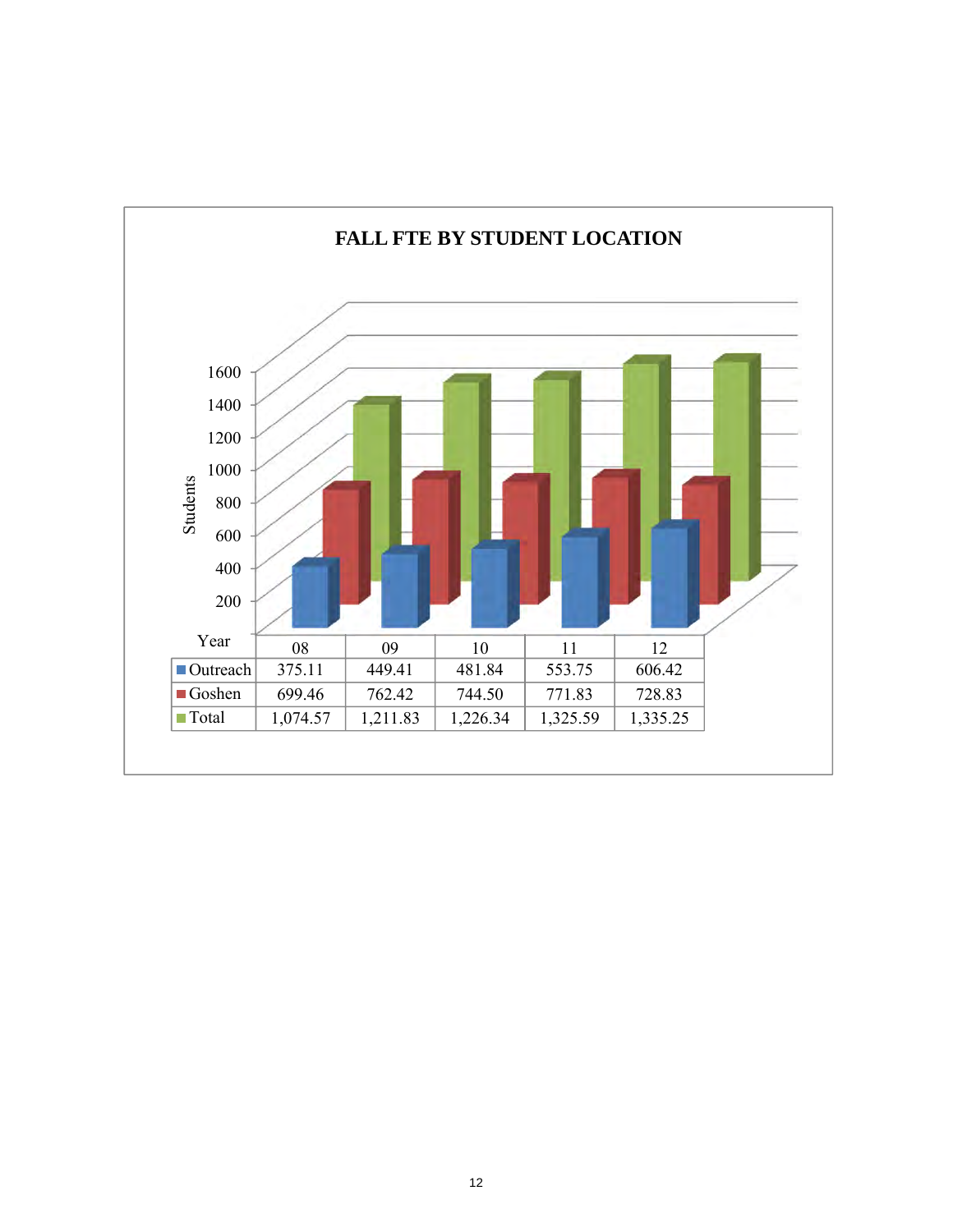<span id="page-14-0"></span>

|                        | <b>Fall 2010</b>      |            | <b>Fall 2011</b>        |                    | <b>Fall 2012</b>      |            |  |
|------------------------|-----------------------|------------|-------------------------|--------------------|-----------------------|------------|--|
| <b>Course Location</b> | No.<br><b>Courses</b> | <b>FTE</b> | No.<br><b>Courses</b>   | <b>FTE</b>         | No.<br><b>Courses</b> | <b>FTE</b> |  |
| Douglas                | 22                    | 95.50      | 31                      | 95.75              | 34                    | 120.75     |  |
| lenrock<br>G           | $\overline{4}$        | 13.50      | $\overline{\mathbf{4}}$ | $\overline{17.42}$ | 5                     | 17.17      |  |
| <b>Converse County</b> | 26                    | 109.00     | 35                      | 113.17             | 39                    | 137.92     |  |
| <b>Hulett</b>          | $\overline{7}$        | 7.08       | $\overline{7}$          | 10.33              | 10                    | 11.25      |  |
| Moorcroft              | 12                    | 33.17      | 11                      | 27.25              | 12                    | 34.33      |  |
| Sundance               | 11                    | 19.08      | 11                      | 19.58              | 10                    | 16.33      |  |
| <b>Crook County</b>    | 30                    | 59.33      | 29                      | 57.16              | 32                    | 61.91      |  |
| Lusk                   | 3                     | 1.17       | 4                       | 3.75               | 13                    | 12.67      |  |
| <b>Niobrara County</b> | 3                     | 1.17       | $\overline{\mathbf{4}}$ | 3.75               | 13                    | 12.67      |  |
| Chugwater              | $\mathbf 0$           | 0.00       | 1                       | 0.50               | $\overline{2}$        | 0.50       |  |
| Glendo                 | $\overline{3}$        | 2.08       | $\overline{4}$          | 2.75               | $\overline{2}$        | 1.00       |  |
| Guernsey               | $\overline{8}$        | 7.00       | 6                       | 6.58               | $\overline{7}$        | 7.75       |  |
| Wheatland              | 14                    | 35.08      | 17                      | 44.08              | 20                    | 58.75      |  |
| <b>Platte County</b>   | 25                    | 44.16      | 28                      | 53.91              | 31                    | 68.00      |  |
| Newcastle              | 27                    | 41.67      | 41                      | 63.50              | 47                    | 65.50      |  |
| Upton                  | $\overline{7}$        | 9.67       | 6                       | 6.75               | $\overline{7}$        | 5.92       |  |
| <b>Weston County</b>   | 34                    | 51.34      | 47                      | 70.25              | 54                    | 71.42      |  |
| <b>Laramie County</b>  |                       | 5          | $\overline{9}$          |                    |                       | .25        |  |
| <b>Outreach</b>        | 118                   | 265.00     | 143                     | 298.24             | 174                   | 361.17     |  |
| <b>Goshen</b>          | 11                    | 41.33      | 13                      | 42.33              | 13                    | 40.92      |  |
| <b>Total</b>           | 129                   | 306.33     | 156                     | 340.57             | 187                   | 402.09     |  |
| % of Total FTE         | 25.28%                |            | 27.77%                  |                    | 30.11%                |            |  |

## FALL CONCURRENT COURSES

Source: Colleague COURSE.SECTIONS File

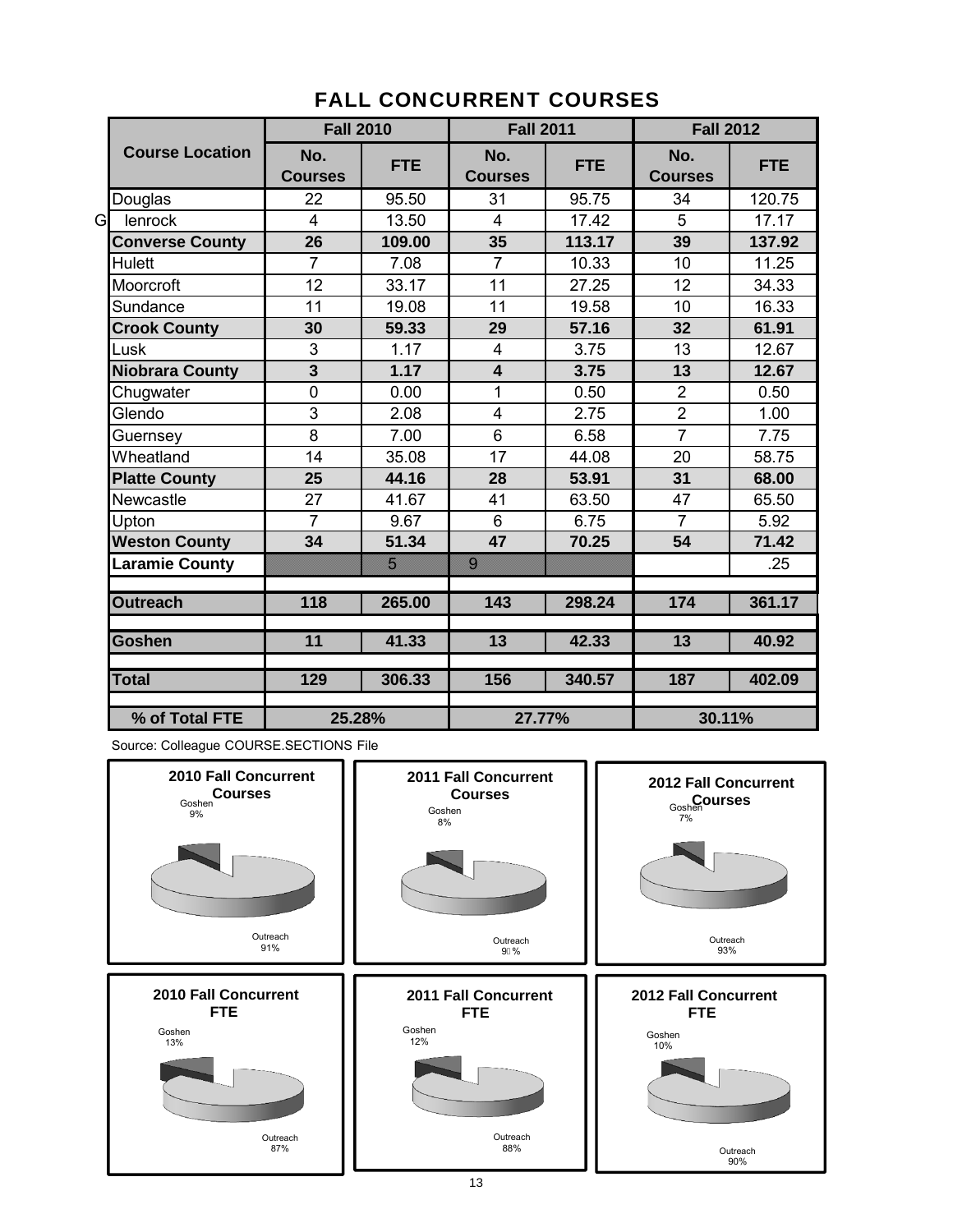#### FALL HIGH SCHOOL STUDENT HEADCOUNT

<span id="page-15-0"></span>The number of high school students enrolled in EWC credit classes increased by 94 students compared to Fall 2011. The number of full-time high school students increased by 51 students and the number of part-time high school students increased by 43 students.

|                         |                 | <b>Fall 2010</b> |              |                | <b>Fall 2011</b> |                 |                 | <b>Fall 2012</b> |                 | 3 Yr.             |  |
|-------------------------|-----------------|------------------|--------------|----------------|------------------|-----------------|-----------------|------------------|-----------------|-------------------|--|
| <b>Student Location</b> | <b>FT</b>       | PT               | <b>Total</b> | FT             | PT               | <b>Total</b>    | FT              | PT               | <b>Total</b>    | Avg.              |  |
| Douglas                 | 30              | 136              | 166          | 32             | 109              | 141             | 51              | 124              | 175             | 161               |  |
| Glenrock                |                 | 25               | 26           | 1              | 28               | 29              | 5               | 27               | 32              | 29                |  |
| <b>Converse County</b>  | 31              | 161              | 192          | 33             | 137              | 170             | 56              | 151              | 207             | 190               |  |
| Hulett                  | $\mathbf{0}$    | 17               | 17           | 2              | 20               | 22              | 1               | 26               | 27              | $22 \overline{ }$ |  |
| Moorcroft               | 11              | 33               | 44           | 15             | $\overline{32}$  | 47              | $\overline{22}$ | $\overline{21}$  | 43              | 45                |  |
| Sundance                | 4               | 30               | 34           | 10             | 24               | 34              | $\overline{7}$  | 21               | 28              | 32                |  |
| <b>Crook County</b>     | 15              | 80               | 95           | 27             | 76               | 103             | 30              | 68               | 98              | 99                |  |
| Lusk                    | 0               | 11               | 11           | $\Omega$       | $\overline{21}$  | 21              | $\Omega$        | 40               | 40              | 24                |  |
| <b>Niobrara County</b>  | $\bf{0}$        | 11               | 11           | $\bf{0}$       | 21               | 21              | $\bf{0}$        | 40               | 40              | 24                |  |
| Chugwater               | $\overline{0}$  | $\mathbf 0$      | 0            | $\overline{0}$ | 1                | 1               | 1               | 0                | 1               | 1                 |  |
| Glendo                  | $\Omega$        | 6                | 6            | 1              | 4                | 5               | 0               | $\overline{2}$   | $\overline{2}$  | $\overline{4}$    |  |
| Guernsey                | 0               | 16               | 16           | 1              | $\overline{16}$  | 17              | 1               | 16               | 17              | 17                |  |
| Wheatland               | $\overline{5}$  | 63               | 68           | 11             | 60               | $\overline{71}$ | $\overline{27}$ | $\overline{51}$  | $\overline{78}$ | 72                |  |
| <b>Platte County</b>    | 5               | 85               | 90           | 13             | 81               | 94              | 29              | 69               | 98              | 94                |  |
| Newcastle               | $\overline{15}$ | 50               | 65           | 15             | 93               | 108             | 22              | 83               | 105             | 93                |  |
| Upton                   | $\Omega$        | 18               | 18           | 0              | 16               | 16              | $\Omega$        | 19               | 19              | 18                |  |
| <b>Weston County</b>    | 15              | 68               | 83           | 15             | 109              | 124             | 22              | 102              | 124             | 110               |  |
| Other                   | $\bf{0}$        | $\bf{0}$         | $\bf{0}$     | $\mathbf{0}$   | $\mathbf{0}$     | $\bf{0}$        | $\bf{0}$        | $\bf{0}$         | $\bf{0}$        | $\bf{0}$          |  |
| <b>Laramie County</b>   |                 |                  |              |                |                  |                 | $\mathbf 0$     | 37               | 37              |                   |  |
|                         |                 |                  |              |                |                  |                 |                 |                  |                 |                   |  |
| <b>Outreach</b>         | 66              | 405              | 471          | 88             | 424              | 512             | 137             | 467              | 604             | 529               |  |
|                         |                 |                  |              |                |                  |                 |                 |                  |                 |                   |  |
| <b>Goshen</b>           | 5               | 81               | 86           | 10             | $\overline{71}$  | 81              | 12              | $\overline{71}$  | 83              | 83                |  |
|                         |                 |                  |              |                |                  |                 |                 |                  |                 |                   |  |
| <b>Total</b>            | $\overline{71}$ | 486              | 557          | 98             | 495              | 593             | 149             | 538              | 687             | 612               |  |
|                         |                 |                  |              |                |                  |                 |                 |                  |                 |                   |  |
| % of Total Students     |                 | 37.01%           |              |                | 34.96%           |                 |                 | 35.52%           |                 |                   |  |

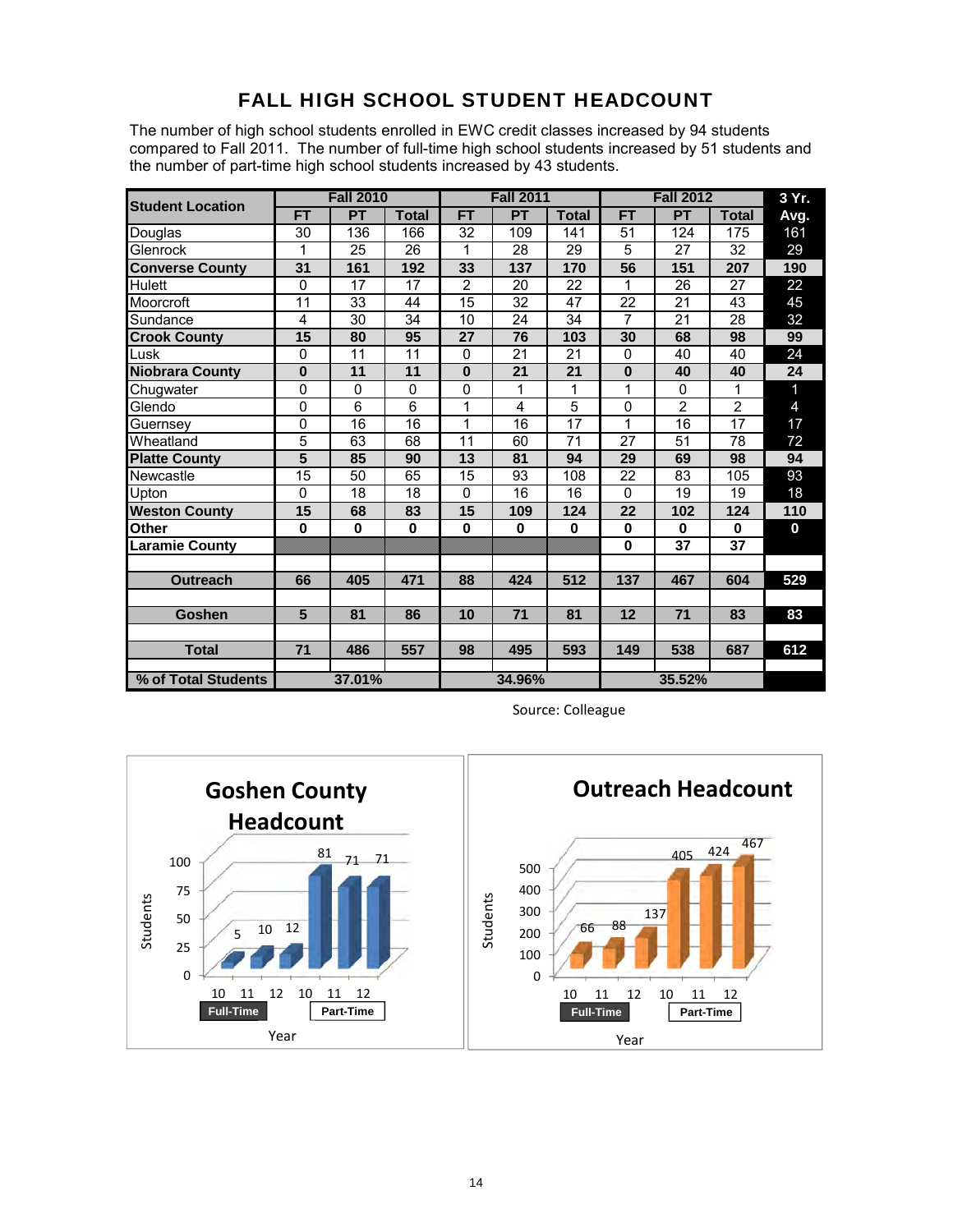| <b>Student Location</b> |                | <b>Concurrent</b><br><b>Courses Only</b> |                |           | <b>Regular Courses</b><br>Only |                         |                         | and Regular<br><b>Courses</b> | <b>Both Concurrent</b> |           | <b>Students</b> | <b>Total High School</b> |
|-------------------------|----------------|------------------------------------------|----------------|-----------|--------------------------------|-------------------------|-------------------------|-------------------------------|------------------------|-----------|-----------------|--------------------------|
|                         | FT             | <b>PT</b>                                | <b>Total</b>   | <b>FT</b> | <b>PT</b>                      | <b>Total</b>            | FT                      | <b>PT</b>                     | <b>Total</b>           | <b>FT</b> | <b>PT</b>       | <b>Total</b>             |
| Douglas                 | 44             | 107                                      | 151            |           | 5                              | 5                       | 7                       | 12                            | 19                     | 51        | 124             | 175                      |
| Glenrock                | $\overline{2}$ | 25                                       | 27             |           | 1                              | 1                       | 3                       | 1                             | $\overline{4}$         | 5         | 27              | 32                       |
| <b>Converse County</b>  | 46             | 132                                      | 178            |           | 6                              | 6                       | 10                      | 13                            | 23                     | 56        | 151             | 207                      |
| Hulett                  |                | 26                                       | 26             |           |                                |                         | $\mathbf{1}$            |                               | 1                      | 1         | 26              | 27                       |
| Moorcroft               | 4              | 14                                       | 18             |           |                                |                         | 18                      | 7                             | 25                     | 22        | 21              | 43                       |
| Sundance                | $\overline{c}$ | 16                                       | 18             |           |                                |                         | 5                       | 5                             | 10                     | 7         | 21              | 28                       |
| <b>Crook County</b>     | 6              | 56                                       | 62             |           |                                |                         | 24                      | 12                            | 36                     | 30        | 68              | 98                       |
| Lusk                    |                | 33                                       | 33             |           | 5                              | 5                       |                         | 2                             | $\overline{2}$         |           | 40              | 40                       |
| <b>Niobrara County</b>  |                | 33                                       | 33             |           | 5                              | 5                       |                         | $\overline{2}$                | $\overline{2}$         |           | 40              | 40                       |
| Chugwater               |                |                                          |                |           |                                |                         | 1                       |                               | 1                      | 1         |                 | 1                        |
| Glendo                  |                | $\overline{2}$                           | $\overline{2}$ |           |                                |                         |                         |                               |                        |           | $\overline{2}$  | $\overline{2}$           |
| Guernsey                | 1              | 15                                       | 16             |           |                                |                         |                         | 1                             | 1                      | 1         | 16              | $\overline{17}$          |
| Wheatland               | 24             | 44                                       | 68             |           | 1                              | $\mathbf{1}$            | 3                       | 6                             | 9                      | 27        | 51              | 78                       |
| <b>Platte County</b>    | 25             | 61                                       | 86             |           | 1                              | $\mathbf{1}$            | $\overline{\mathbf{4}}$ | 7                             | 11                     | 29        | 69              | 98                       |
| Newcastle               | 12             | 73                                       | 85             |           |                                |                         | 10                      | 10                            | 20                     | 22        | 83              | 105                      |
| Upton                   |                | 19                                       | 19             |           |                                |                         |                         |                               |                        |           | 19              | 19                       |
| <b>Weston County</b>    | 12             | 92                                       | 104            |           |                                |                         | 10                      | 10                            | 20                     | 22        | 102             | 124                      |
| $Other^*$               |                |                                          |                |           |                                |                         |                         |                               |                        |           |                 |                          |
| <b>Laramie County</b>   |                | 37                                       | 37             |           |                                |                         |                         |                               |                        |           | 37              | 37                       |
|                         |                |                                          |                |           |                                |                         |                         |                               |                        |           |                 |                          |
| <b>Outreach</b>         | 89             | 411                                      | 500            |           | 12                             | 12                      | 48                      | 44                            | 92                     | 137       | 467             | 604                      |
|                         |                |                                          |                |           |                                |                         |                         |                               |                        |           |                 |                          |
| Goshen                  | 4              | 66                                       | 70             |           | 4                              | $\overline{\mathbf{4}}$ | 8                       | 5                             | 13                     | 12        | 71              | 83                       |
|                         |                |                                          |                |           |                                |                         |                         |                               |                        |           |                 |                          |
| <b>Total</b>            | 93             | 477                                      | 570            |           | 16                             | 16                      | 56                      | 49                            | 105                    | 149       | 538             | 687                      |

#### **FALL HIGH SCHOOL STUDENT HEADCOUNT**

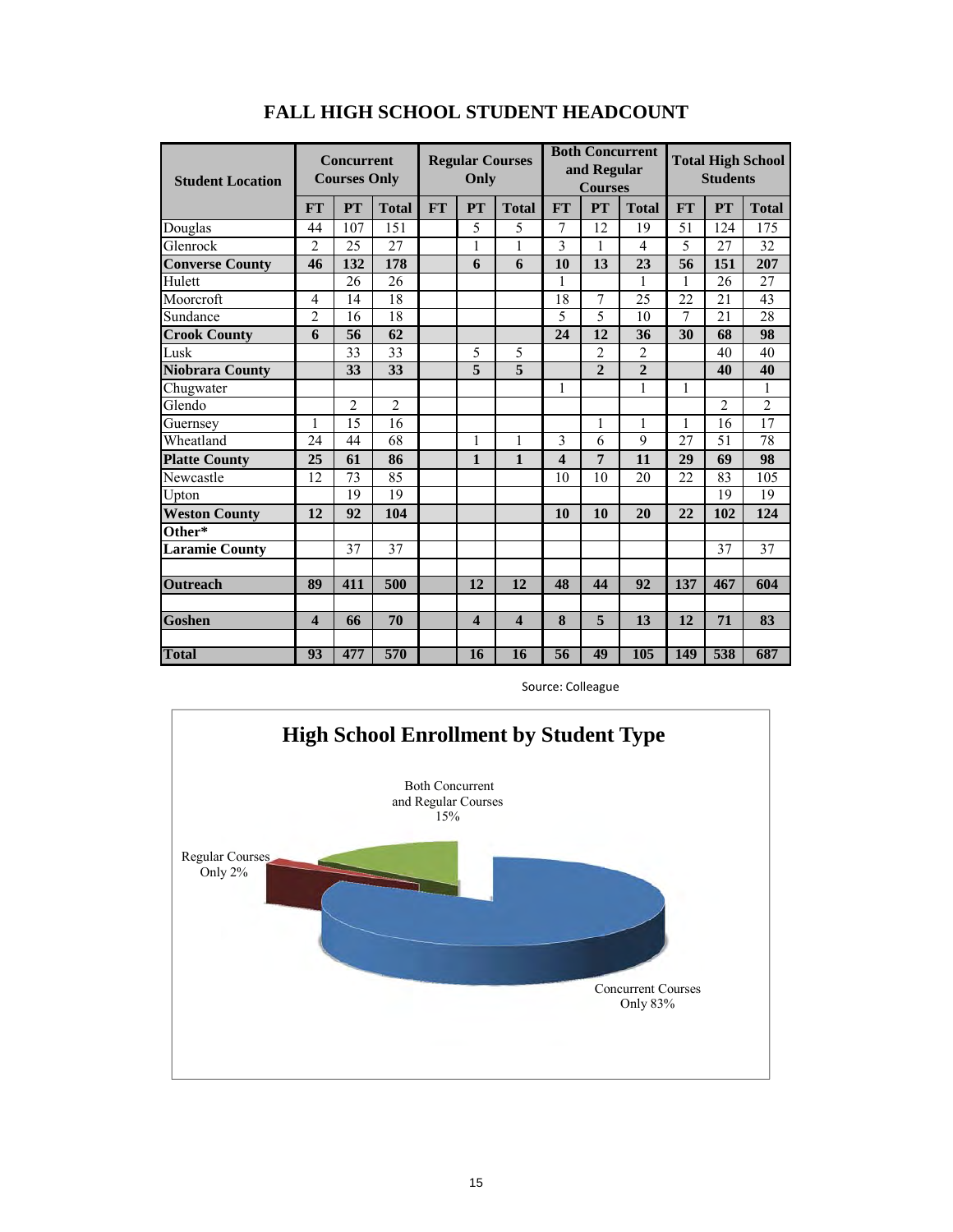## **FALL DISTANCE EDUCATION COURSES**

<span id="page-17-0"></span>

| <b>Course</b>   | <b>Fall 2010</b><br><b>Delivery</b> |                 |            |                 | <b>Fall 2011</b> |               | <b>Fall 2012</b> |                 |            |  |
|-----------------|-------------------------------------|-----------------|------------|-----------------|------------------|---------------|------------------|-----------------|------------|--|
| <b>Location</b> | <b>Sections</b>                     | <b>Students</b> | <b>FTE</b> | <b>Sections</b> | Students         | <b>FTE</b>    | <b>Sections</b>  | <b>Students</b> | <b>FTE</b> |  |
| Goshen          | 43                                  | 491             | 109.58     | 85              | 647              | 152.00        | 101              | 640             | 145.67     |  |
| Lusk            |                                     |                 |            |                 |                  |               |                  | 36              | 7.50       |  |
| <b>Total</b>    | 43                                  | 491             | 109.58     | 85              | 647              | <b>152.00</b> | 111              | 676             | 153.17     |  |

| <b>Course</b>                                |                 | <b>Fall 2010</b> |            |                 | <b>Fall 2011</b> |            | <b>Fall 2012</b> |        |        |  |
|----------------------------------------------|-----------------|------------------|------------|-----------------|------------------|------------|------------------|--------|--------|--|
| <b>Delivery</b>                              | <b>Sections</b> | <b>Students</b>  | <b>FTE</b> | <b>Sections</b> | <b>Students</b>  | <b>FTE</b> |                  |        |        |  |
| <b>Method</b><br><b>Compressed</b>           |                 |                  |            |                 |                  |            |                  |        |        |  |
| <b>Video</b>                                 |                 | 3                | 1.00       |                 |                  |            |                  |        |        |  |
| <b>Compressed</b>                            |                 |                  |            |                 |                  |            |                  |        |        |  |
| <b>Video/Internet</b>                        | 2               | 7                | 1.75       | $\overline{2}$  | 8                | 2.00       |                  |        |        |  |
| <b>Internet</b>                              | 40              | 481              | 106.83     | $\overline{83}$ | 638              | 149.67     | 111              | 676    | 153.17 |  |
| <b>Total</b>                                 | 43              | 491              | 109.58     | 85              | 646              | 151.67     | 111              | 676    | 153.17 |  |
|                                              |                 |                  |            |                 |                  |            |                  |        |        |  |
| % of Total FTE                               |                 | 8.27%            |            |                 | 12.52%           |            |                  | 11.47% |        |  |
| Number of students is a duplicated headcount |                 |                  |            |                 |                  |            |                  |        |        |  |

Number of students is a duplicated headcount.

Source: Colleague COURSE.SECTIONS File

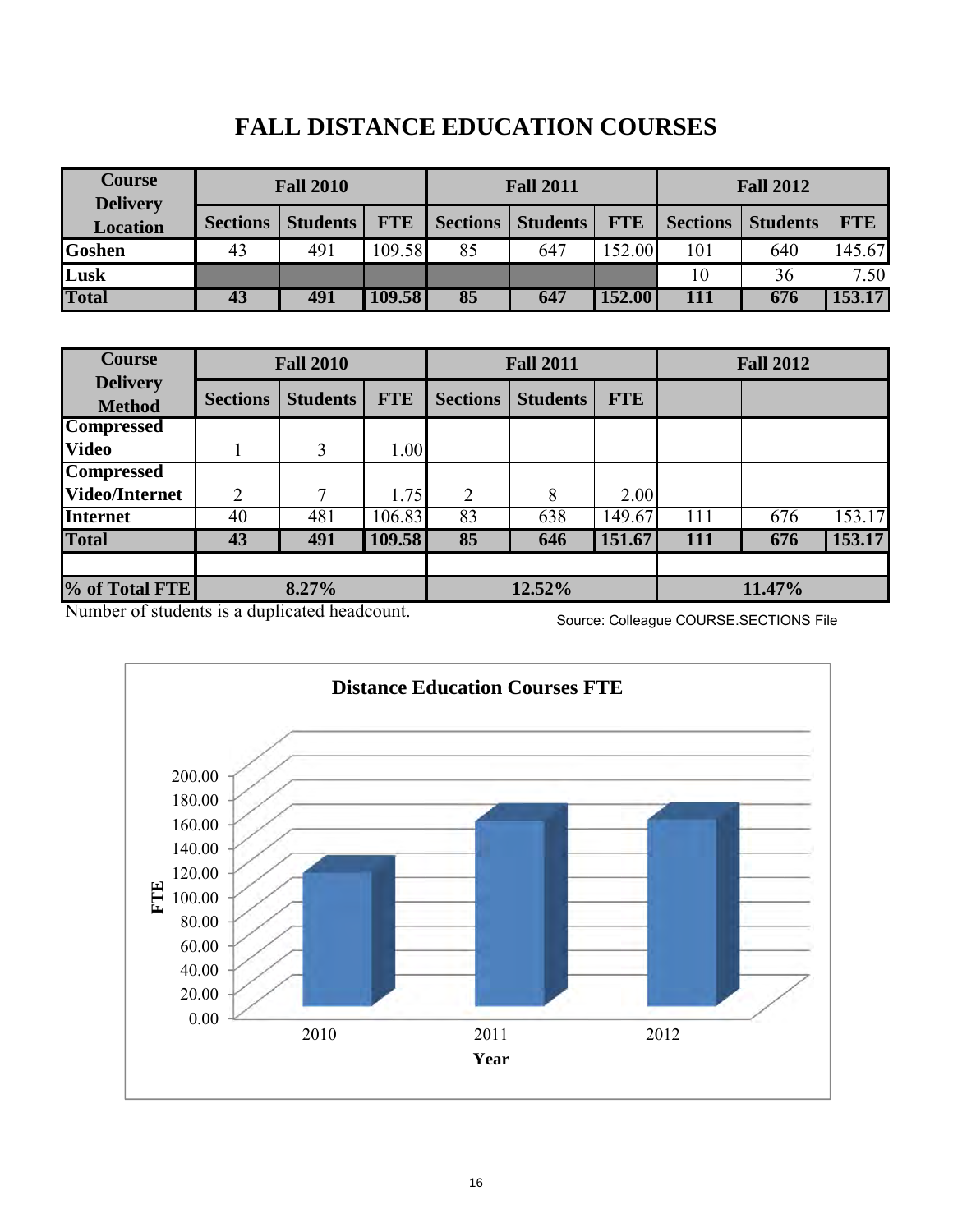## FALL DISTANCE EDUCATION STUDENTS

| <b>Student Location</b> |                         | <b>Fall 2010</b> |                         |           | <b>Fall 2011</b> |                | <b>Fall 2012</b> |                 |                |  |
|-------------------------|-------------------------|------------------|-------------------------|-----------|------------------|----------------|------------------|-----------------|----------------|--|
|                         | <b>FT</b>               | <b>PT</b>        | <b>Total</b>            | <b>FT</b> | PT               | <b>Total</b>   | <b>FT</b>        | PT              | <b>Total</b>   |  |
| Douglas                 | 21                      | 22               | 43                      | 21        | 28               | 49             | 19               | 29              | 48             |  |
| Glenrock                | 0                       | 6                | 6                       | 0         | $\overline{2}$   | $\overline{2}$ | 0                | 3               | 3              |  |
| <b>WLEA</b>             |                         |                  |                         |           |                  |                | $\overline{0}$   | 1               | $\mathbf{1}$   |  |
| <b>Converse County</b>  | 21                      | 28               | 49                      | 21        | 30               | 51             | 19               | 33              | 52             |  |
| <b>Hulett</b>           | 0                       | 4                | $\overline{\mathbf{4}}$ | 3         | 9                | 12             | $\overline{0}$   | $\overline{4}$  | 4              |  |
| Moorcroft               | 1                       | 3                | $\overline{4}$          | 0         | 3                | 3              | $\overline{0}$   | 4               | $\overline{4}$ |  |
| Sundance                | $\mathbf 0$             | $\overline{2}$   | $\overline{2}$          | 0         | $\overline{2}$   | $\overline{2}$ | 1                | $\overline{2}$  | 3              |  |
| <b>Crook County</b>     | 1                       | 9                | 10                      | 3         | 14               | 17             | 1                | 10              | 11             |  |
| Lusk                    | 1                       | 1                | $\overline{2}$          | 0         | 5                | 5              | $\overline{0}$   | 28              | 28             |  |
| <b>Niobrara County</b>  | 1                       | 1                | $\overline{2}$          | $\bf{0}$  | 5                | 5              | $\bf{0}$         | 28              | 28             |  |
| Chugwater               | $\mathbf 0$             | $\overline{0}$   | 0                       | 0         | $\overline{2}$   | $\overline{2}$ | 1                | $\mathbf 0$     | 1              |  |
| Glendo                  | 0                       | 0                | 0                       | 0         | $\overline{0}$   | 0              | 0                | 1               | $\mathbf{1}$   |  |
| Guernsey                | $\overline{0}$          | 1                | 1                       | 4         | 3                | $\overline{7}$ | $\overline{4}$   | 6               | 10             |  |
| Wheatland               | $\overline{2}$          | 13               | 15                      | 4         | 11               | 15             | $\overline{4}$   | 10              | 14             |  |
| <b>Platte County</b>    | $\overline{2}$          | 14               | 16                      | 8         | 16               | 24             | 9                | $\overline{17}$ | 26             |  |
| Newcastle               | $\overline{2}$          | 29               | 31                      | 11        | 27               | 38             | $\overline{2}$   | 27              | 29             |  |
| Upton                   | $\overline{2}$          | $\overline{0}$   | $\overline{2}$          | 1         | 3                | 4              | 1                | 6               | $\overline{7}$ |  |
| <b>Weston County</b>    | $\overline{\mathbf{4}}$ | 29               | 33                      | 12        | 30               | 42             | 3                | 33              | 36             |  |
| Other*                  | $\overline{2}$          | 36               | 38                      | 4         | 48               | 52             | 3                | 45              | 48             |  |
|                         |                         |                  |                         |           |                  |                |                  |                 |                |  |
| <b>Outreach</b>         | 31                      | 117              | 148                     | 48        | 143              | 191            | 35               | 166             | 201            |  |
|                         |                         |                  |                         |           |                  |                |                  |                 |                |  |
| Goshen                  | 76                      | 51               | 127                     | 114       | 61               | 175            | 29               | 157             | 186            |  |
|                         |                         |                  |                         |           |                  |                |                  |                 |                |  |
| Total                   | 107                     | 168              | 275                     | 162       | 204              | 366            | 64               | 323             | 387            |  |
|                         |                         |                  |                         |           |                  |                |                  |                 |                |  |
| % of Total Students     | 18.27%                  |                  |                         |           | 21.58%           |                | 20.01%           |                 |                |  |

## Full-Time / Part-Time

Number of students is a non-duplicated headcount.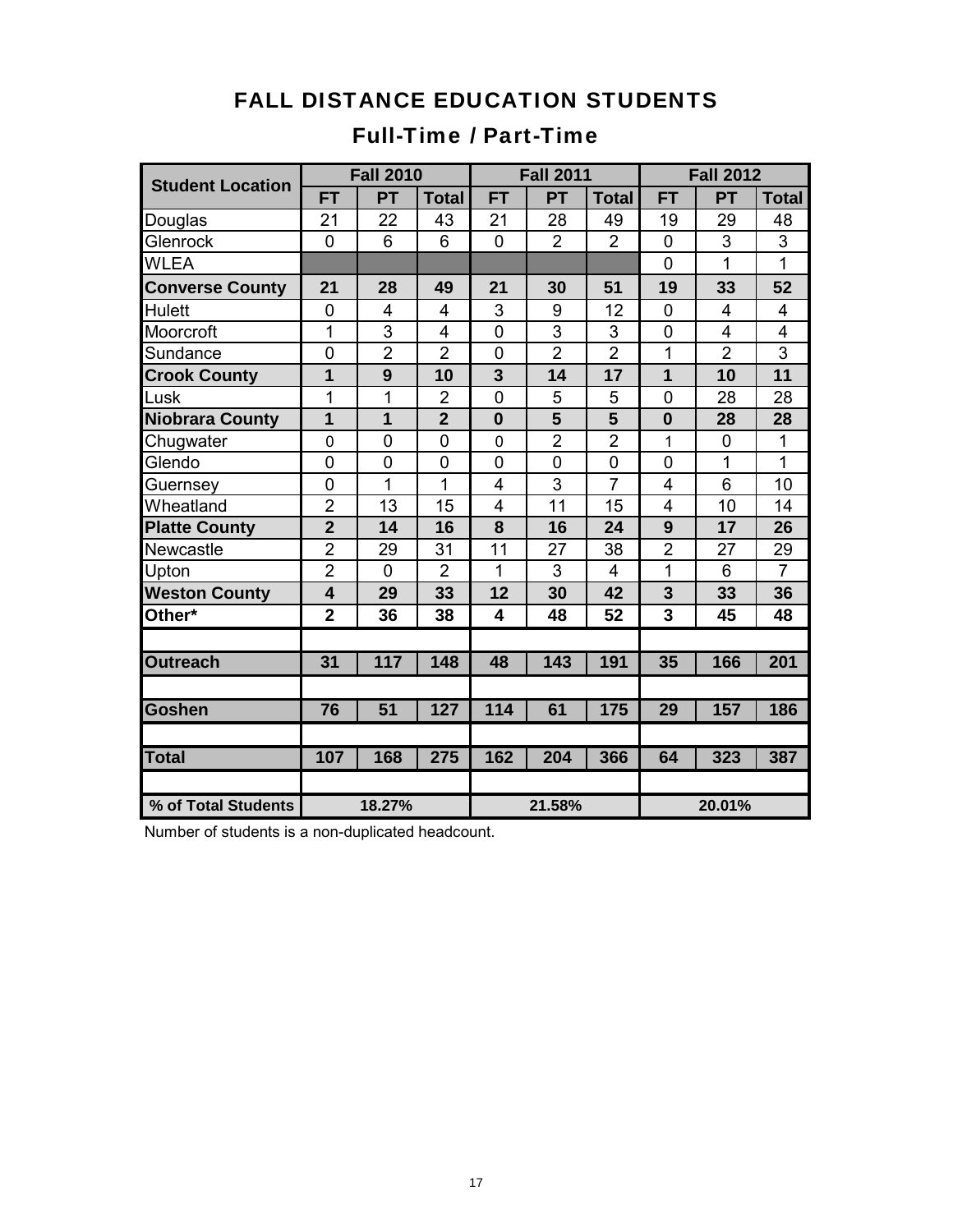## FALL DISTANCE EDUCATION STUDENTS

## Age

| <b>Student Location</b> |              | <b>Fall 2010</b> |                |                | <b>Fall 2011</b> |                | <b>Fall 2012</b>        |                |                |  |
|-------------------------|--------------|------------------|----------------|----------------|------------------|----------------|-------------------------|----------------|----------------|--|
|                         | <b>LT 25</b> | <b>GE 25</b>     |                | Total LT 25    | <b>GE 25</b>     | <b>Total</b>   | <b>LT 25</b>            | <b>GE 25</b>   | <b>Total</b>   |  |
| Douglas                 | 16           | 27               | 43             | 17             | 32               | 49             | 23                      | 25             | 48             |  |
| Glenrock                | 1            | 5                | 6              | $\mathbf 0$    | $\overline{2}$   | $\overline{2}$ | $\overline{2}$          | 1              | 3              |  |
| <b>WLEA</b>             |              |                  |                |                |                  |                | $\mathbf 0$             | 1              | 1              |  |
| <b>Converse County</b>  | 17           | 32               | 49             | 17             | 34               | 51             | 25                      | 27             | 52             |  |
| <b>Hulett</b>           | $\mathbf 0$  | 4                | 4              | $\overline{7}$ | 5                | 12             | 1                       | 3              | $\overline{4}$ |  |
| Moorcroft               | 1            | 3                | 4              | 0              | 3                | 3              | $\mathbf 0$             | 4              | 4              |  |
| Sundance                | 0            | $\overline{2}$   | $\overline{2}$ | $\overline{0}$ | $\overline{2}$   | $\overline{2}$ | $\overline{3}$          | $\overline{0}$ | $\overline{3}$ |  |
| <b>Crook County</b>     | 1            | 9                | 10             | $\overline{7}$ | 10               | 17             | $\overline{\mathbf{4}}$ | $\overline{7}$ | 11             |  |
| Lusk                    | 0            | $\overline{2}$   | $\overline{2}$ | 1              | 4                | 5              | 26                      | $\overline{2}$ | 28             |  |
| <b>Niobrara County</b>  | $\bf{0}$     | $\overline{2}$   | $\overline{2}$ | 1              | 4                | 5              | 26                      | $\overline{2}$ | 28             |  |
| Chugwater               | 0            | $\mathbf 0$      | $\mathbf 0$    | $\overline{2}$ | $\overline{0}$   | $\overline{2}$ | 1                       | $\mathbf 0$    | 1              |  |
| Glendo                  | 0            | $\mathbf 0$      | $\mathbf 0$    | 0              | $\overline{0}$   | $\mathbf 0$    | $\mathbf 0$             | 1              | 1              |  |
| Guernsey                | 0            | 1                | 1              | 1              | 6                | $\overline{7}$ | 1                       | 9              | 10             |  |
| Wheatland               | 4            | 11               | 15             | 4              | 11               | 15             | 5                       | 9              | 14             |  |
| <b>Platte County</b>    | 4            | 12               | 16             | $\overline{7}$ | 17               | 24             |                         | 19             | 26             |  |
| Newcastle               | 10           | 21               | 31             | 13             | 25               | 38             | 14                      | 15             | 29             |  |
| Upton                   | 1            | 1                | $\overline{2}$ | 1              | 3                | $\overline{4}$ | 3                       | 4              | $\overline{7}$ |  |
| <b>Weston County</b>    | 11           | 22               | 33             | 14             | 28               | 42             | 17                      | 19             | 36             |  |
| <b>Other</b>            | 4            | 18               | 22             | 9              | 37               | 46             | 17                      | 31             | 48             |  |
|                         |              |                  |                |                |                  |                |                         |                |                |  |
| <b>Outreach</b>         | 37           | 95               | 132            | 55             | 130              | 185            | 96                      | 105            | 201            |  |
|                         |              |                  |                |                |                  |                |                         |                |                |  |
| <b>Goshen</b>           | 76           | 51               | 127            | 122            | 53               | $175$          | 137                     | 49             | 186            |  |
|                         |              |                  |                |                |                  |                |                         |                |                |  |
| <b>Total</b>            | 113          | 146              | 259            | 177            | 183              | 360            | 233                     | 154            | 387            |  |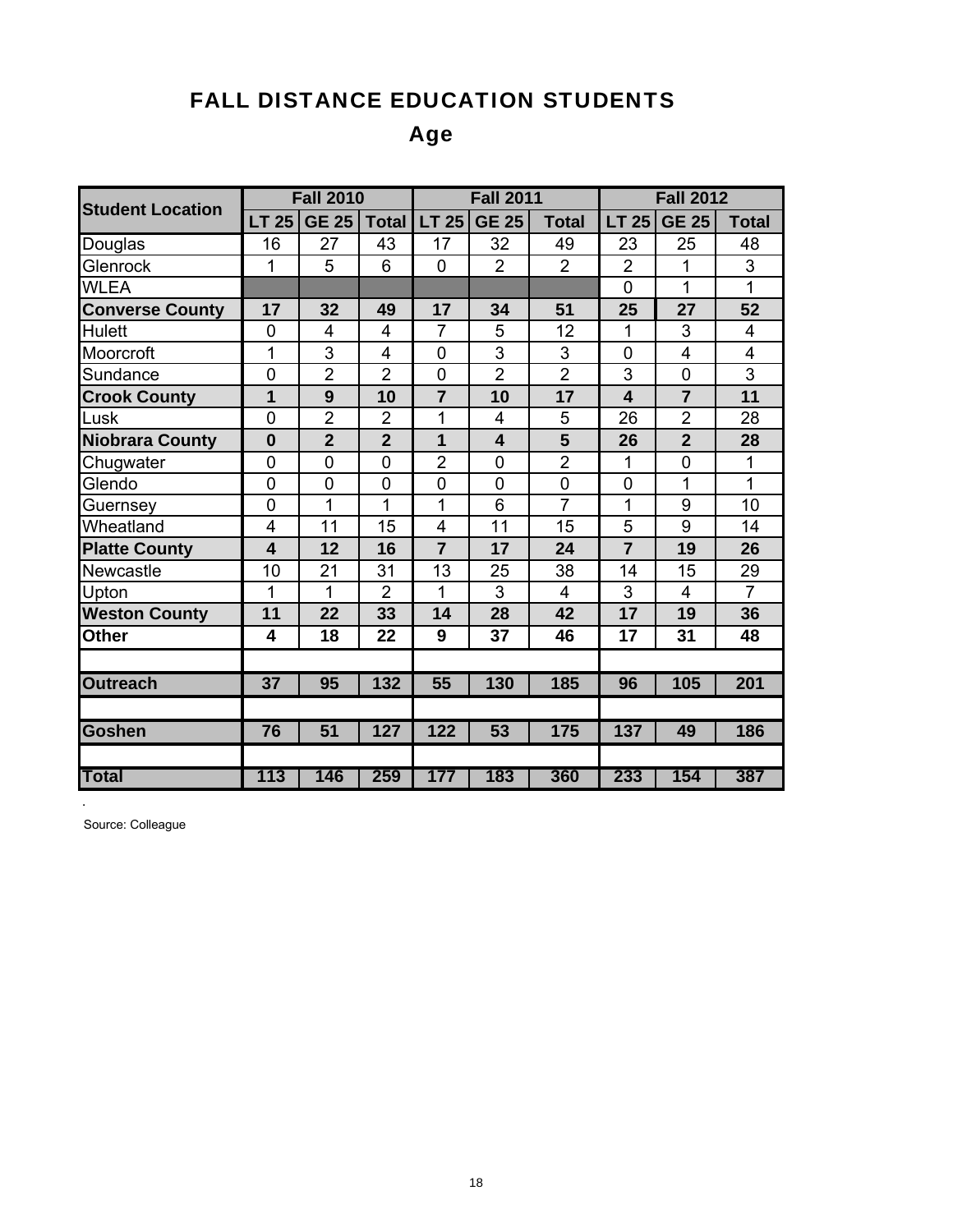<span id="page-20-0"></span>

|                        |                 | <b>Fall 2010</b> |            |                 | <b>Fall 2011</b> |            | <b>Fall 2012</b> |                 |            |  |
|------------------------|-----------------|------------------|------------|-----------------|------------------|------------|------------------|-----------------|------------|--|
| <b>Course Location</b> | <b>Sections</b> | <b>Students</b>  | <b>FTE</b> | <b>Sections</b> | <b>Students</b>  | <b>FTE</b> | <b>Sections</b>  | <b>Students</b> | <b>FTE</b> |  |
| Douglas                | 6               | 28               | 7.50       | 3               | 24               | 7.25       | 6                | 37              | 10.00      |  |
| Glenrock               |                 |                  |            |                 |                  |            |                  |                 |            |  |
| <b>Converse County</b> | 6.00            | 28.00            | 7.50       | 3.00            | 24.00            | 7.25       | 6.00             | 37.00           | 10.00      |  |
| Hulett                 |                 |                  |            |                 |                  |            |                  |                 |            |  |
| Moorcroft              |                 |                  |            |                 |                  |            | 1                | 16              | 5.33       |  |
| Sundance               |                 |                  |            |                 |                  |            |                  |                 |            |  |
| <b>Crook County</b>    | 0.00            | 0.00             | 0.00       | 0.00            | 0.00             | 0.00       | 1.00             | 16.00           | 5.33       |  |
| Lusk                   |                 |                  |            |                 |                  |            |                  | 6               | 2.00       |  |
| <b>Niobrara County</b> | 0.00            | 0.00             | 0.00       | 0.00            | 0.00             | 0.00       | 1.00             | 6.00            | 2.00       |  |
| Chugwater              |                 |                  |            |                 |                  |            |                  |                 |            |  |
| Glendo                 | 1               | 1                | 0.33       |                 |                  |            |                  |                 |            |  |
| Guernsey               |                 |                  |            |                 |                  |            |                  |                 |            |  |
| Wheatland              | $\overline{2}$  | 10               | 2.83       | 3               | 6                | 1.83       | $\overline{4}$   | 19              | 5.83       |  |
| <b>Platte County</b>   | 3.00            | 11.00            | 3.16       | 3.00            | 6.00             | 1.83       | 4.00             | 19.00           | 5.83       |  |
| Newcastle              | $\overline{2}$  | 9                | 2.25       | $\mathbf{1}$    | $\overline{2}$   | 0.50       | $\overline{4}$   | 24              | 7.67       |  |
| Upton                  |                 |                  |            |                 |                  |            |                  |                 |            |  |
| <b>Weston County</b>   | 2.00            | 9.00             | 2.25       | 1.00            | 2.00             | 0.50       | 4.00             | 24.00           | 7.67       |  |
| Outreach               | 11              | 48               | 12.91      | $\overline{7}$  | 32               | 9.58       | 16               | 102             | 30.83      |  |
| Goshen                 | 12              | 187              | 53.50      | 16              | 263              | 75.75      | 18               | 248             | 71.17      |  |
| <b>Total</b>           | 23              | 235              | 66.41      | 23              | 295              | 85.33      | 34               | 350             | 102.00     |  |

## **FALL DEVELOPMENTAL COURSES BY LOCATION**

## **FALL DEVELOPMENTAL COURSES BY COURSE**

|                  |                 | <b>Fall 2010</b> |            |                 | <b>Fall 2011</b> |            | <b>Fall 2012</b> |                 |            |  |
|------------------|-----------------|------------------|------------|-----------------|------------------|------------|------------------|-----------------|------------|--|
| Course           | <b>Sections</b> | <b>Students</b>  | <b>FTE</b> | <b>Sections</b> | <b>Students</b>  | <b>FTE</b> | <b>Sections</b>  | <b>Students</b> | <b>FTE</b> |  |
| <b>HMDV 0510</b> | 2               | 5                | 1.25       |                 | 6                | 1.50       |                  | $\overline{2}$  | 0.50       |  |
| <b>HMDV 0520</b> | 2               | 13               | 3.25       |                 | 16               | 4.00       | $\overline{2}$   | 18              | 4.50       |  |
| <b>ENGL 0620</b> | 2               | 9                | 2.25       |                 | 6                | 1.50       |                  | 11              | 2.75       |  |
| <b>ENGL 0630</b> |                 | 12               | 3.00       | $\overline{2}$  | 14               | 3.50       |                  | 9               | 2.25       |  |
| <b>ENGL 0640</b> | 4               | 48               | 12.00      | 5               | 66               | 16.50      | $\tau$           | 77              | 19.25      |  |
| <b>HMDV 0810</b> |                 |                  |            |                 |                  |            |                  |                 |            |  |
| <b>MATH 0860</b> |                 |                  |            |                 |                  |            |                  |                 |            |  |
| <b>MATH 0900</b> | 5               | 56               | 14.00      | $\overline{4}$  | 48               | 12.00      | 5                | 59              | 14.75      |  |
| <b>MATH 0915</b> |                 |                  |            |                 |                  |            |                  |                 |            |  |
| <b>MATH 0920</b> | 6               | 78               | 25.99      | 6               | 98               | 32.66      | 13               | 137             | 45.64      |  |
| <b>MATH 0930</b> |                 | 14               | 4.67       | 3               | 41               | 13.67      | 4                | 37              | 12.33      |  |
|                  |                 |                  |            |                 |                  |            |                  |                 |            |  |
| <b>Total</b>     | 23              | 235              | 66.41      | 23              | 295              | 85.33      | 34               | 350             | 101.97     |  |
|                  |                 |                  |            |                 |                  |            |                  |                 |            |  |
| % of Total FTE   |                 | 5.01%            |            |                 | 6.44%            |            |                  | 7.64%           |            |  |

Source: Colleague COURSE.SECTIONS File

**P^æå&[ˇ}o/¥a/&ůˇ]|a&æe^å** 

Á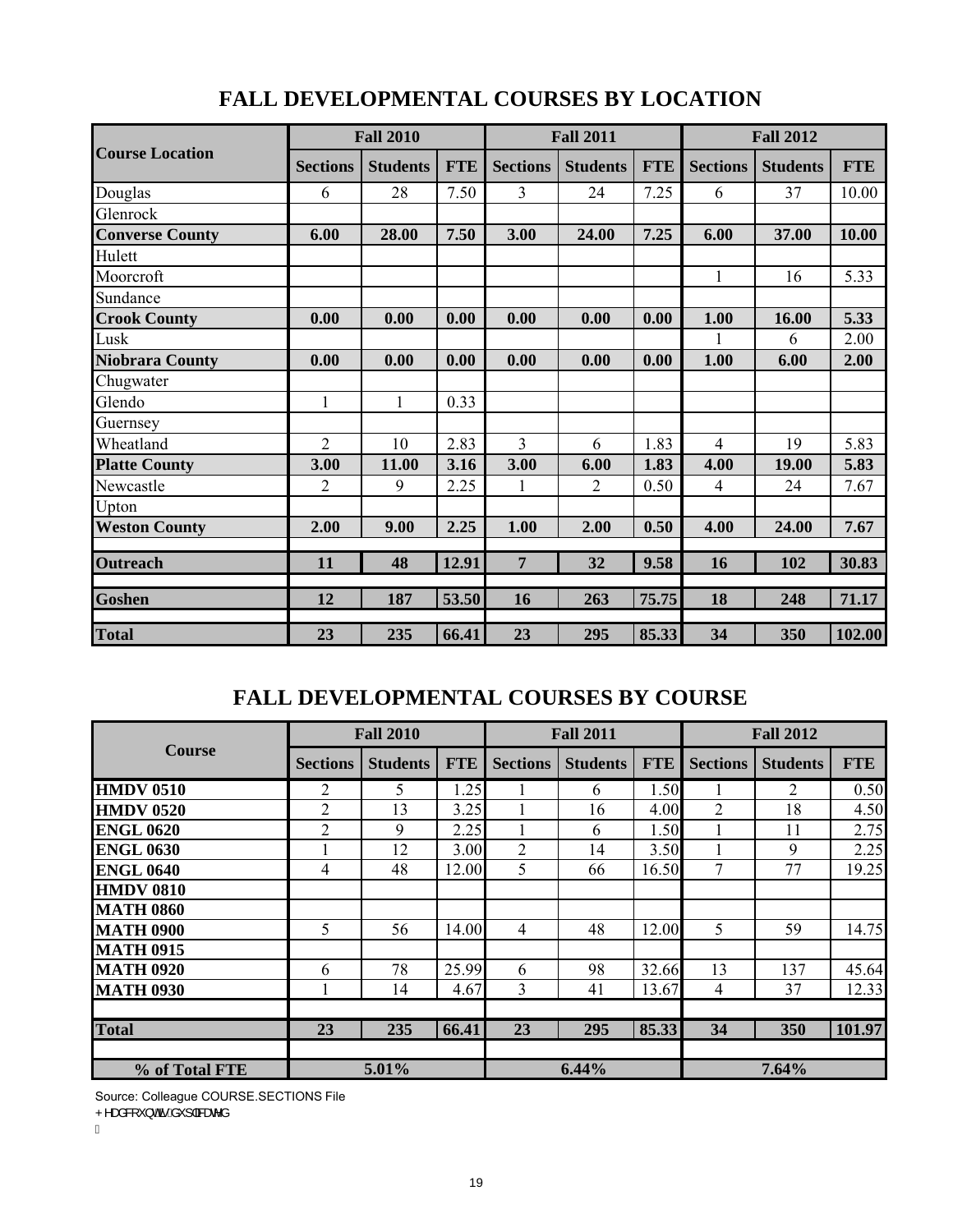# **FALL DEVELOPMENTAL STUDENTS BY FULL-TIME/PART-TIME**

<span id="page-21-0"></span>

| <b>Student Location</b> |              | <b>Fall 2010</b> |                 |                  | <b>Fall 2011</b> |                 | <b>Fall 2012</b> |                 |                 |
|-------------------------|--------------|------------------|-----------------|------------------|------------------|-----------------|------------------|-----------------|-----------------|
|                         | <b>FT</b>    | <b>PT</b>        | <b>Total</b>    | <b>FT</b>        | <b>PT</b>        | <b>Total</b>    | <b>FT</b>        | <b>PT</b>       | <b>Total</b>    |
| Douglas                 | 13           | $\overline{9}$   | 22              | 11               | 17               | 28              | 15               | 24              | $\overline{39}$ |
| Glenrock                |              |                  |                 |                  |                  |                 | 1                |                 | 1               |
| <b>Converse County</b>  | 13           | 9                | 22              | 11               | 17               | 28              | 16               | 24              | 40              |
| Hulett                  |              |                  |                 |                  |                  |                 |                  |                 |                 |
| Moorcroft               |              |                  |                 |                  |                  |                 | 13               | 5               | 18              |
| Sundance                |              |                  |                 |                  |                  |                 |                  |                 |                 |
| <b>Crook County</b>     |              |                  |                 |                  |                  |                 | 13               | 5               | 18              |
| Lusk                    |              |                  |                 |                  | 1                | 1               |                  | $\overline{6}$  | 6               |
| <b>Niobrara County</b>  |              |                  |                 |                  | $\mathbf{1}$     | $\mathbf{1}$    |                  | 6               | 6               |
| Chugwater               |              |                  |                 |                  |                  |                 |                  |                 |                 |
| Glendo                  |              | 1                | $\mathbf{1}$    |                  |                  |                 |                  |                 |                 |
| Guernsey                |              |                  |                 |                  | $\mathbf{1}$     | $\mathbf{1}$    | $\overline{3}$   | $\overline{3}$  | $\overline{6}$  |
| Wheatland               | 1            | $\overline{9}$   | $\overline{10}$ |                  | $\overline{8}$   | $\overline{8}$  | $\overline{6}$   | $\overline{11}$ | $\overline{17}$ |
| <b>Platte County</b>    | $\mathbf{1}$ | 10               | 11              |                  | 9                | 9               | 9                | 14              | 23              |
| Newcastle               |              | 8                | $\overline{8}$  | $\overline{5}$   | $\overline{7}$   | $\overline{12}$ | $\overline{12}$  | $\overline{17}$ | 29              |
| Upton                   | 1            |                  | 1               |                  |                  |                 |                  | $\overline{2}$  | $\overline{2}$  |
| <b>Weston County</b>    | $\mathbf{1}$ | 8                | 9               | 5                | $\overline{7}$   | 12              | 12               | 19              | 31              |
| <b>Other</b>            |              | $\mathbf{1}$     | $\mathbf{1}$    | $\mathbf{1}$     | 6                | 7               | $\overline{2}$   | 6               | 8               |
|                         |              |                  |                 |                  |                  |                 |                  |                 |                 |
| <b>Outreach</b>         | 15           | 28               | 43              | 17               | 40               | $\overline{57}$ | 52               | 74              | 126             |
| Goshen                  | 119          | $\overline{20}$  | 139             | $\overline{143}$ | $\overline{28}$  | 171             | 18               | 133             | 151             |
|                         |              |                  |                 |                  |                  |                 |                  |                 |                 |
| <b>Total</b>            | 134          | 48               | 182             | <b>160</b>       | 68               | 228             | 70               | 207             | 277             |
|                         |              |                  |                 |                  |                  |                 |                  |                 |                 |
| % of Total Students     |              | 10.15%           |                 |                  | 11.60%           |                 |                  | 14.32%          |                 |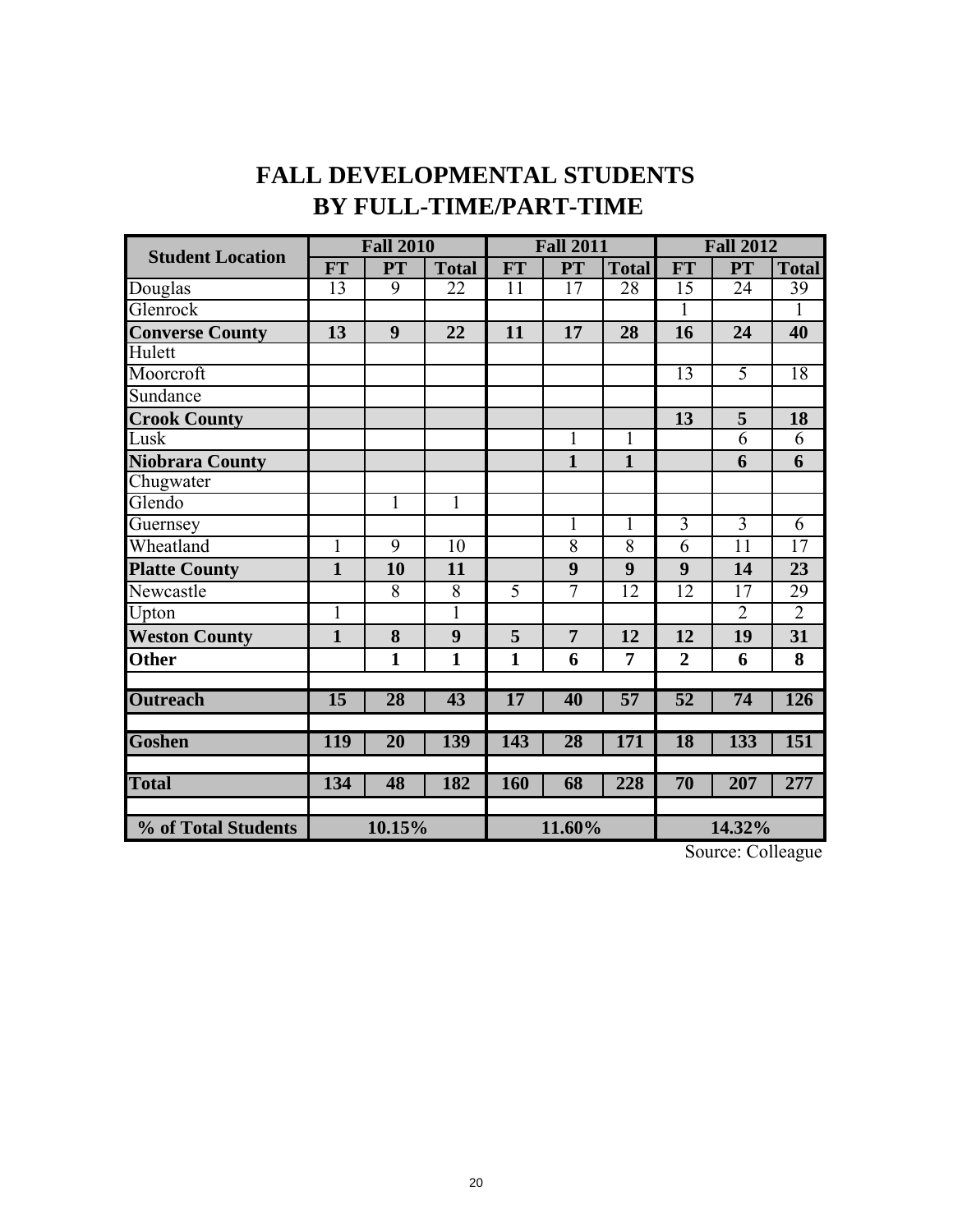|                         |                  | <b>Fall 2010</b> |                  |                         | <b>Fall 2011</b>        |                  |                  | <b>Fall 2012</b>        |                |
|-------------------------|------------------|------------------|------------------|-------------------------|-------------------------|------------------|------------------|-------------------------|----------------|
| <b>Student Location</b> | LT 25            | <b>GE 25</b>     | <b>Total</b>     | LT 25                   | <b>GE 25</b>            | <b>Total</b>     | $LT$ 25          | <b>GE 25</b>            | <b>Total</b>   |
| Douglas                 | 9                | 13               | 22               | 12                      | 16                      | 28               | 30               | 9                       | 39             |
| Glenrock                |                  |                  | $\mathbf{0}$     |                         |                         | $\overline{0}$   | $\mathbf{1}$     |                         | 1              |
| <b>Converse County</b>  | 9                | 13               | 22               | 12                      | 16                      | 28               | 31               | 9                       | 40             |
| Hulett                  |                  |                  | $\overline{0}$   |                         |                         | $\overline{0}$   |                  |                         | $\overline{0}$ |
| Moorcroft               |                  |                  | $\boldsymbol{0}$ |                         |                         | $\boldsymbol{0}$ | 16               | $\overline{2}$          | 18             |
| Sundance                |                  |                  | $\boldsymbol{0}$ |                         |                         | $\boldsymbol{0}$ |                  |                         | $\overline{0}$ |
| <b>Crook County</b>     | $\boldsymbol{0}$ | $\boldsymbol{0}$ | $\boldsymbol{0}$ | $\boldsymbol{0}$        | $\boldsymbol{0}$        | $\boldsymbol{0}$ | 16               | $\overline{2}$          | 18             |
| Lusk                    |                  |                  | $\boldsymbol{0}$ | $\overline{0}$          | $\mathbf{1}$            | $\mathbf{1}$     |                  | 6                       | 6              |
| <b>Niobrara County</b>  | $\boldsymbol{0}$ | $\boldsymbol{0}$ | $\boldsymbol{0}$ | $\boldsymbol{0}$        | $\mathbf{1}$            | $\mathbf{1}$     | $\boldsymbol{0}$ | 6                       | 6              |
| Chugwater               |                  |                  | $\mathbf{0}$     |                         |                         | $\boldsymbol{0}$ |                  |                         | $\overline{0}$ |
| Glendo                  | 1                | $\boldsymbol{0}$ | $\mathbf{1}$     |                         |                         | $\mathbf{0}$     |                  |                         | $\overline{0}$ |
| Guernsey                |                  |                  | $\overline{0}$   | $\overline{0}$          | $\mathbf{1}$            | $\mathbf{1}$     |                  | 6                       | 6              |
| Wheatland               | 5                | 5                | 10               | 3                       | 5                       | 8                | 11               | 6                       | 17             |
| <b>Platte County</b>    | 6                | 5                | 11               | $\overline{\mathbf{3}}$ | 6                       | $\boldsymbol{9}$ | 11               | 12                      | 23             |
| Newcastle               | $\overline{2}$   | 6                | 8                | 9                       | 3                       | 12               | 26               | 3                       | 29             |
| Upton                   | $\overline{0}$   | 1                | $\mathbf{1}$     |                         |                         | $\mathbf{0}$     | $\overline{2}$   |                         | $\overline{2}$ |
| <b>Weston County</b>    | $\overline{2}$   | $\overline{7}$   | 9                | 9                       | $\overline{\mathbf{3}}$ | 12               | 28               | $\overline{\mathbf{3}}$ | 31             |
| <b>Other</b>            | $\bf{0}$         | $\mathbf{1}$     | $\mathbf{1}$     | $\mathbf{1}$            | 6                       | $\overline{7}$   | 5                | $\overline{\mathbf{3}}$ | 8              |
|                         |                  |                  |                  |                         |                         |                  |                  |                         |                |
| <b>Outreach</b>         | 17               | 26               | 43               | 25                      | 32                      | 57               | 91               | 35                      | 126            |
|                         |                  |                  |                  |                         |                         |                  |                  |                         |                |
| <b>Goshen</b>           | 106              | 33               | 139              | 134                     | 37                      | 171              | 21               | 130                     | 151            |
|                         |                  |                  |                  |                         |                         |                  |                  |                         |                |
| <b>Total</b>            | 123              | 59               | 182              | 159                     | 69                      | 228              | 112              | 165                     | 277            |

## **FALL DEVELOPMENTAL STUDENTS BY AGE**

LT- Less Than

GE- Greater or Equal To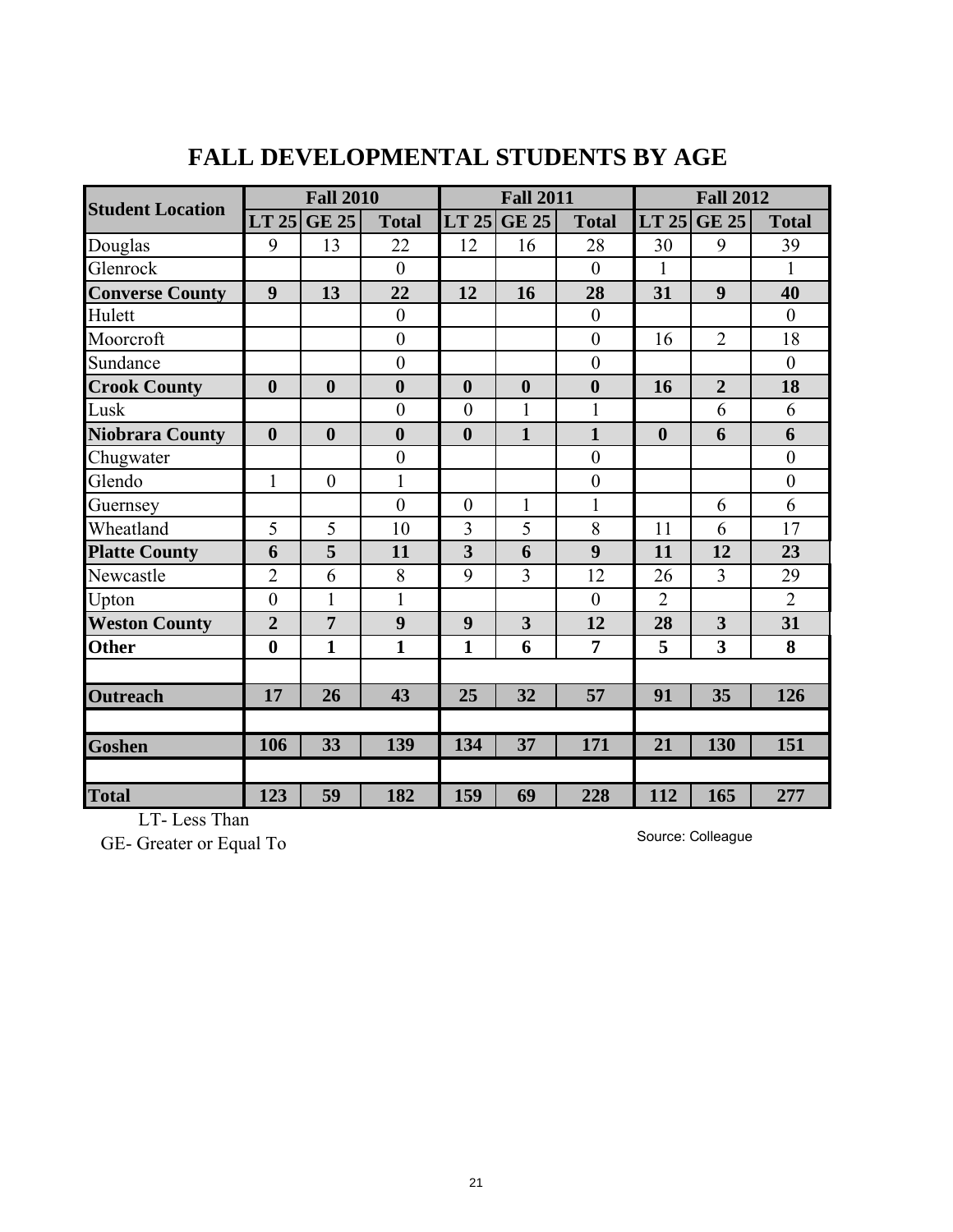## <span id="page-23-0"></span>**FALL DEGREE-SEEKING/DEVELOPMENTAL STUDENTS**

The percent of degree-seeking and certificate-seeking students enrolled in developmental course(s) during Fall 2012 was 3.3% higher than Fall 2011. The AAS degree-seeking students enrolled in developmental courses increased by 3.8% (10 students), and the certificate-seeking students decreased by 0.6% (one student).

| <b>Academic</b>    |                                 | <b>Fall 2010</b>              |       |              | <b>Fall 2011</b>                |         | <b>Fall 2012</b>                         |            |         |  |
|--------------------|---------------------------------|-------------------------------|-------|--------------|---------------------------------|---------|------------------------------------------|------------|---------|--|
| <b>Programs</b>    | <b>Total</b><br><b>Students</b> | <b>Dev</b><br><b>Students</b> | % Dev | <b>Total</b> | Dev<br><b>Students Students</b> | $%$ Dev | <b>Total</b><br><b>Students Students</b> | <b>Dev</b> | % Dev   |  |
| <b>AA/AS</b>       | 487                             | 139                           | 28.5% | 545          | 167                             | 30.6%   | 446                                      | 159        | 35.7%   |  |
| <b>AAS</b>         | 205                             | 26                            | 12.7% | 208          | 25                              | 12.0%   | 222                                      | 35         | 15.8%   |  |
| <b>Certificate</b> | 52                              | 4                             | 7.7%  | 136          | $\overline{2}$                  | 1.5%    | 109                                      |            | $0.9\%$ |  |
|                    |                                 |                               |       |              |                                 |         |                                          |            |         |  |
| <b>Total</b>       | 744                             | 169                           | 22.7% | 889          | 194                             | 21.8%   | 777                                      | 195        | 25.1%   |  |

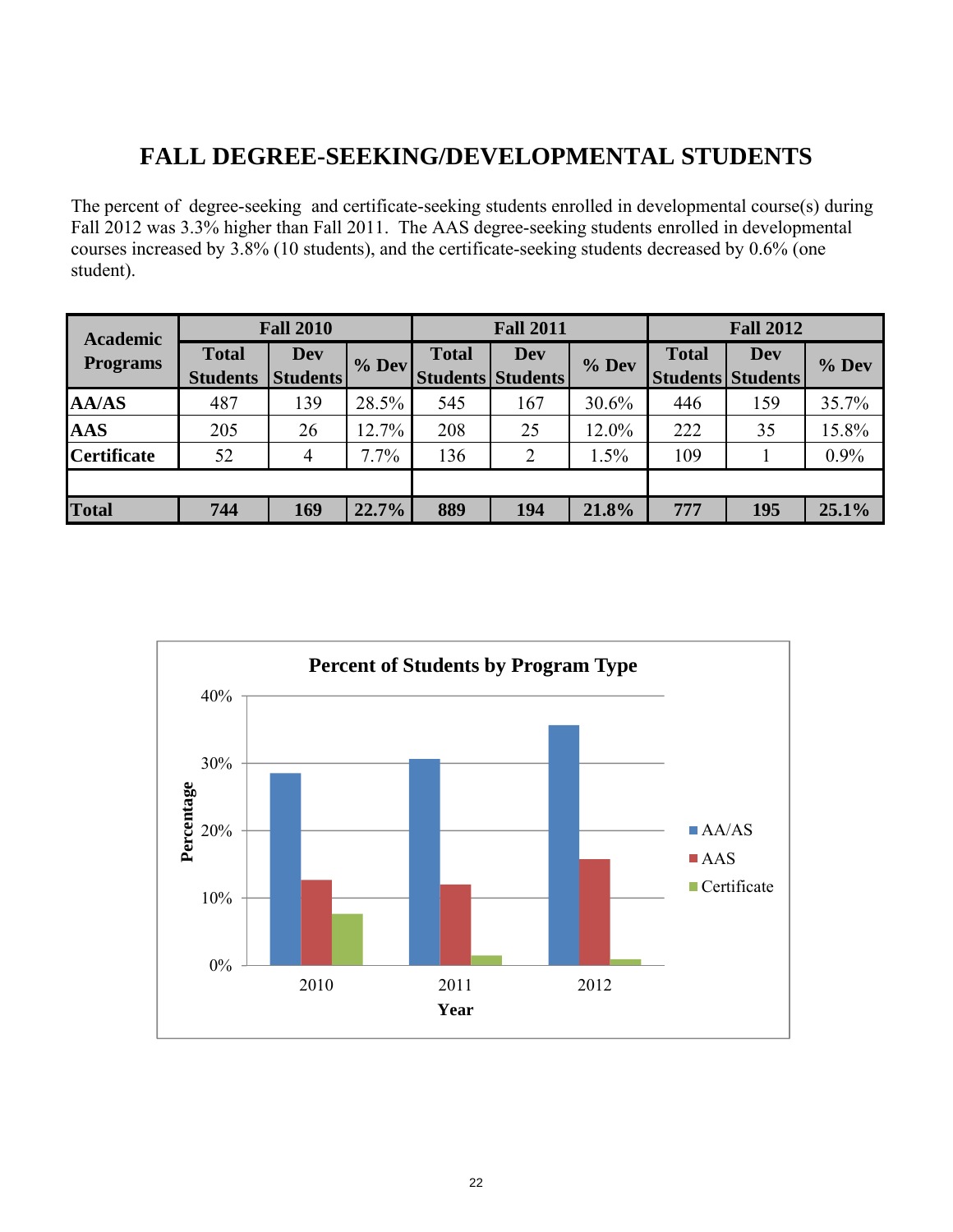<span id="page-24-0"></span>

| <b>Departments</b>         | <b>Fall 2010</b> |                 |            |                         | <b>Fall 2011</b>         |            | <b>Fall 2012</b> |                         |            |  |
|----------------------------|------------------|-----------------|------------|-------------------------|--------------------------|------------|------------------|-------------------------|------------|--|
|                            | <b>Sections</b>  | <b>Students</b> | <b>FTE</b> |                         | <b>Sections Students</b> | <b>FTE</b> |                  | Sections Students       | <b>FTE</b> |  |
| $\mathbf{ACCT}$            |                  |                 |            |                         |                          |            |                  |                         |            |  |
| <b>AGEC</b>                |                  |                 |            | $\mathbf{1}$            | 10                       | 1.67       |                  |                         |            |  |
| <b>ANSC</b>                |                  |                 |            | $\mathbf{1}$            | 18                       | 3.00       | $\mathbf{1}$     | 6                       | 1.00       |  |
| <b>ART</b>                 | $\mathbf{1}$     | 15              | 3.75       | $\mathbf{1}$            | 11                       | 2.75       |                  |                         |            |  |
| <b>BADM</b>                |                  |                 |            |                         |                          |            |                  |                         |            |  |
| <b>BIOL</b>                |                  |                 |            |                         |                          |            | $\mathbf{1}$     | 17                      | 5.67       |  |
| <b>BOTK</b>                |                  |                 |            |                         |                          |            |                  |                         |            |  |
| <b>CMAP</b>                | $\overline{2}$   | 14              | 1.75       | $\mathbf{1}$            | 5                        | 0.83       | $\mathbf{1}$     | 5                       | 0.83       |  |
| $\overline{\mathrm{cosc}}$ |                  |                 |            |                         |                          |            |                  |                         |            |  |
| <b>CRMJ</b>                |                  |                 |            |                         |                          |            |                  |                         |            |  |
| <b>DVST</b>                |                  |                 |            |                         |                          |            |                  |                         |            |  |
| <b>ECON</b>                |                  |                 |            |                         |                          |            |                  |                         |            |  |
| <b>EDCI</b>                |                  |                 |            |                         |                          |            |                  |                         |            |  |
| <b>EDEC</b>                |                  |                 |            |                         |                          |            |                  |                         |            |  |
| <b>EDUC</b>                | $\mathbf{1}$     | $\overline{4}$  | 1.00       |                         |                          |            |                  |                         |            |  |
| <b>ENTK</b>                |                  |                 |            |                         |                          |            |                  |                         |            |  |
| <b>ENTR</b>                | $\mathbf{1}$     | $\overline{4}$  | 0.67       |                         |                          |            |                  |                         |            |  |
| <b>EQST</b>                | $\overline{4}$   | 27              | 4.50       | $\overline{\mathbf{4}}$ | 42                       | 7.00       | $\overline{4}$   | 41                      | 6.83       |  |
| <b>FCSC</b>                |                  |                 |            | $\mathbf{1}$            | 6                        | 1.50       |                  |                         |            |  |
| <b>HLTK</b>                | $\overline{2}$   | 20              | 6.67       | $\overline{\mathbf{3}}$ | 16                       | 5.33       | $\overline{2}$   | 11                      | 3.67       |  |
| <b>HMDV</b>                | $\mathbf{1}$     | 11              | 0.92       | $\mathbf{1}$            | 17                       | 1.42       | $\overline{2}$   | 26                      | 3.08       |  |
| <b>JOUR</b>                |                  |                 |            |                         |                          |            |                  |                         |            |  |
| <b>MATH</b>                |                  |                 |            |                         |                          |            |                  |                         |            |  |
| <b>MUSC</b>                |                  |                 |            | $\mathbf{1}$            | $\overline{4}$           | 0.33       | $\mathbf{1}$     | $\mathbf{1}$            | 0.08       |  |
| <b>PEAT</b>                |                  |                 |            |                         |                          |            |                  |                         |            |  |
| <b>PEPR</b>                |                  |                 |            |                         |                          |            |                  |                         |            |  |
| <b>PSYC</b>                |                  |                 |            |                         |                          |            | $\mathbf{1}$     | 5                       | 1.25       |  |
| $\overline{SOC}$           | $\mathbf{1}$     | 21              | 5.25       |                         |                          |            |                  |                         |            |  |
| <b>STAT</b>                |                  |                 |            |                         |                          |            |                  |                         |            |  |
| WELD                       | $\mathbf{1}$     | 15              | 3.75       | $\mathbf{1}$            | 14                       | 3.50       | $\mathbf{1}$     | 16                      | 4.00       |  |
| <b>ZOO</b>                 | $\overline{1}$   | $\overline{3}$  | 1.00       |                         |                          |            |                  |                         |            |  |
| <b>Total</b>               | 15               | 134             | 29.26      | 15                      | 143                      | 27.33      | 14               | 128                     | 26.41      |  |
| <b>Sects Cancelled</b>     |                  | $\overline{7}$  |            |                         | $\overline{9}$           |            |                  | $\overline{\mathbf{1}}$ |            |  |
| <b>Sects Offered</b>       |                  | $\overline{22}$ |            |                         | $\overline{22}$          |            |                  | $\overline{15}$         |            |  |
|                            |                  |                 |            |                         |                          |            |                  |                         |            |  |

#### **FALL ON-CAMPUS EVENING COURSES**

Source: Colleague COURSE.SECTIONS File



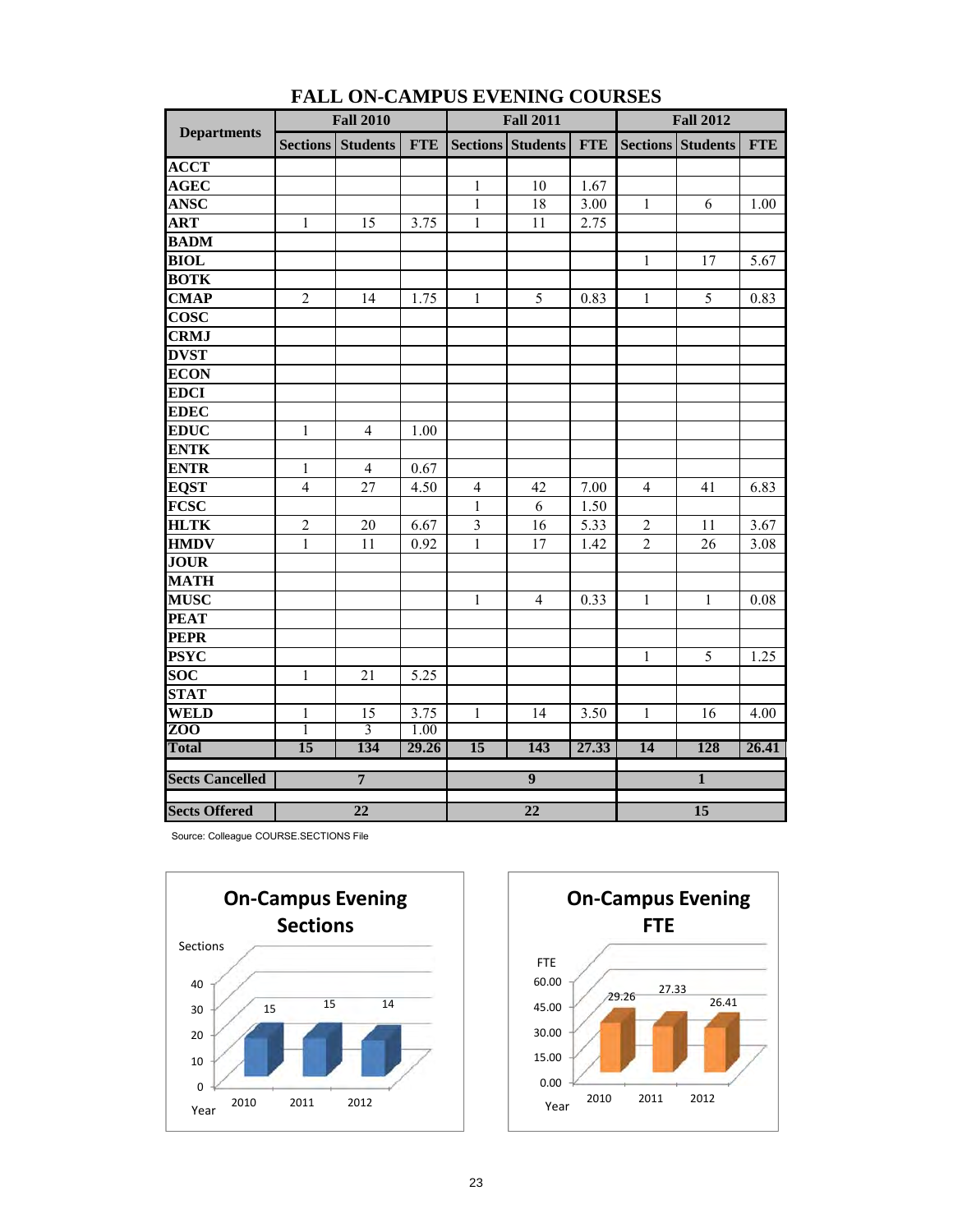# **FALL ON-CAMPUS EVENING STUDENTS**

<span id="page-25-0"></span>

|                              |           | <b>Fall 2010</b> |              |           | <b>Fall 2011</b> |              | <b>Fall 2012</b> |           |              |  |
|------------------------------|-----------|------------------|--------------|-----------|------------------|--------------|------------------|-----------|--------------|--|
|                              | <b>FT</b> | <b>PT</b>        | <b>Total</b> | <b>FT</b> | <b>PT</b>        | <b>Total</b> | <b>FT</b>        | <b>PT</b> | <b>Total</b> |  |
| <b>Degree Seeking</b>        | 75        | 20               | 95           | 100       | 5                | 105          | 132              | 8         | 140          |  |
| Non-Degree<br><b>Seeking</b> |           | 29               | 34           |           | 8                | Q            | 3                | 12        | 15           |  |
| <b>Total</b>                 | 80        | 49               | 129          | 101       | 13               | 114          | 135              | 20        | 155          |  |

| Age                          |    |                  |     |                |                  |     |                  |                                                       |     |  |  |
|------------------------------|----|------------------|-----|----------------|------------------|-----|------------------|-------------------------------------------------------|-----|--|--|
|                              |    | <b>Fall 2010</b> |     |                | <b>Fall 2011</b> |     | <b>Fall 2012</b> |                                                       |     |  |  |
|                              |    |                  |     |                |                  |     |                  | LT 25 GE 25 Total LT 25 GE 25 Total LT 25 GE 25 Total |     |  |  |
| <b>Degree Seeking</b>        | 73 | 22               | 95  | 97             | 8                | 105 | 128              | 12                                                    | 140 |  |  |
| Non-Degree<br><b>Seeking</b> |    | 27               | 34  | $\overline{4}$ | 5                | 9   | 6                | 9                                                     | 15  |  |  |
| <b>Total</b>                 | 80 | 49               | 129 | 101            | 13               | 114 | 134              | 21                                                    | 155 |  |  |

Source: Colleague COURSE.SECTIONS File